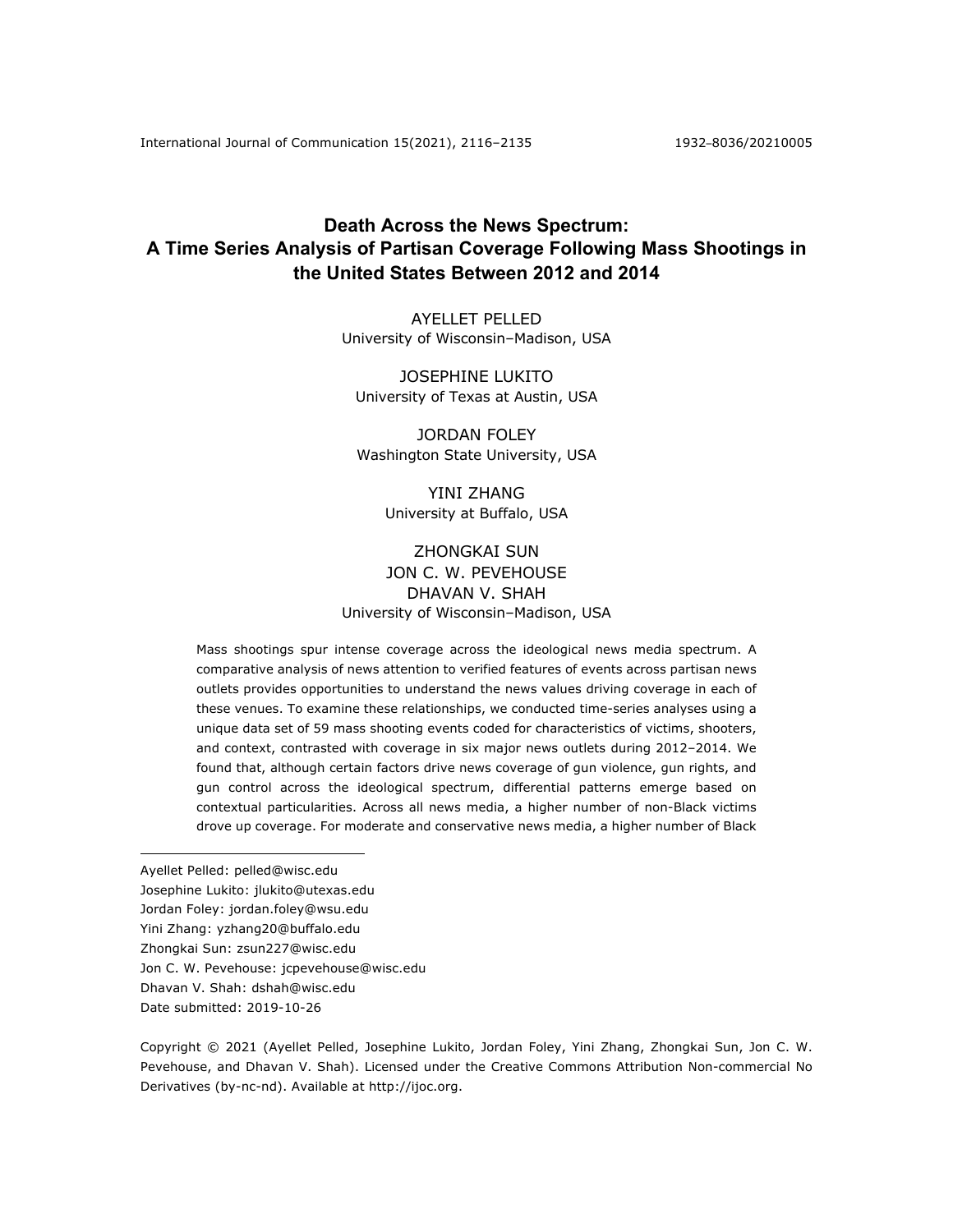victims predicted reduced coverage. Child deaths drove up coverage of gun rights in moderate news outlets. No feature predicted gun rights discussions in conservative news outlets, suggesting that their focus on gun rights was driven by other factors.

*Keywords: news values, mass shootings, partisan media, news media ecology, time series*

Gun-related deaths in the United States reached a peak in 2018—the deadliest year in the last five decades, both by the number of shooting incidents and by the number of total victims (Gun Violence Archive, 2019; Howard, 2018). According to a 2017 report, the United States had the highest ratio of civilian-owned guns to population, with 120.5 guns per 100 residents (Karp, 2018). For gun-related homicides, the United States ranks second globally, with a total of more than 37,000 deaths in 2016 (Naghavi et al., 2018). Mass shootings are a unique case within gun-related homicides, as the magnitude of these events amplifies their newsworthiness and prompts a common set of news-framing devices that influence the manner in which they are packaged and presented to the audience (Dahmen, Abdenour, McIntyre, & Noga-Styron, 2018; Harris, 2018). Although the United States makes up less than 5% of the global population, it experiences 31% of all mass shootings (Lankford, 2016). Over the last two decades, the United States has experienced a substantial number of high-casualty mass shootings (Naghavi et al., 2018). In fact, eight of the mass shootings with the highest casualty numbers occurred during the last decade (CNN, 2019). Not only has the average number of casualties per incident increased, but mass shootings have also become more prevalent. The number of mass shootings has risen since the 1970s, trending from 1.1 per year to 4.1 per year in 2010 (Krouse & Richardson, 2015). Consistent with this, the average number of days between any given mass shooting event has shrunk from 282 to 74 (Krouse & Richardson, 2015).

The rise in gun-related homicides and mass shootings has stirred interest from political communication and journalism scholars studying patterns of news coverage and their political consequences. Schildkraut, Elsass, and Meredith (2018) found disparities in mass shooting news coverage: There were more articles, and a higher word count per article, when the number of victims was higher, when the offender was of minority descent, or when the shooting took place on school grounds. Their findings suggest that not all deaths receive the same news attention. Here, we examine variation in attention across the news media system through the lenses of news values and partisan coverage.

It is well established that gun-related homicides receive significant news coverage (Paulsen, 2003; Sorenson, Manz, & Berk, 1998), and that homicides with more victims generate both additional coverage on news media (Silva & Capellan, 2019) and stronger reactions on social media (Zhang et al., 2019). It is therefore unsurprising that studies focus largely on the number of victims as the main predictor of coverage (Duwe, 2000, 2017). Although multiple-casualty events are already newsworthy, additional event characteristics can influence coverage and editorial decisions, including the age and race of the victims and shooter. Outside of school shootings, few studies have examined whether different factors shape how much news coverage a mass shooting event receives or the focus of that coverage (e.g., Muschert & Carr, 2006). The study by McCluskey (2016) is a notable exception, examining the news framing of 11 school shootings in the United States and considering multiple factors that influence coverage patterns, such as political ideology of the audience, variations in medium, and source tone. The present study complements and complicates research regarding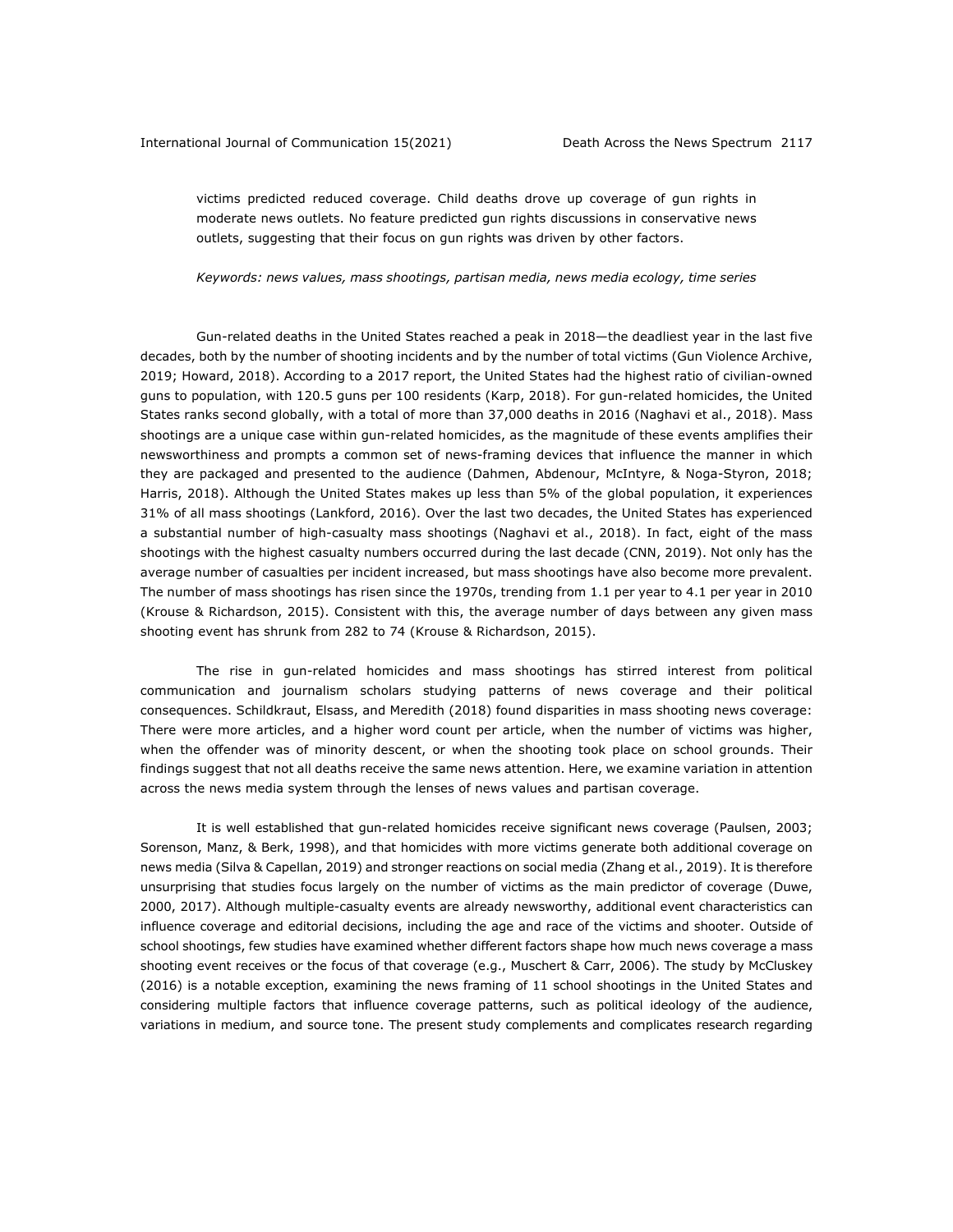news coverage of mass shootings in several ways: First, it considers a range of mass shootings events, not just school shootings; second, it highlights multiple factors, including the number of child fatalities, the race of victims and shooter, and the nature of the relationship between shooters and victims.

This work also differs from prior research in terms of its analytic approach. A number of prior pieces have relied on case studies of individual mass shootings (e.g., Holody & Daniel, 2017; Schildkraut & Muschert, 2014). Some have addressed long-term trends, such as McCluskey (2016), who analyzed the news framing of school shootings between 1996 and 2012, and Silva and Capellan (2019), who examined changes in the coverage of mass shootings over a 50-year period, building their corpus of articles from a single source, *The New York Times*. Nonetheless, these studies have not applied formal time-series modeling approaches to examine these dynamics and the event features that drive them. The present study adds to the literature by analyzing news articles published daily between 2012 and 2014 from six news outlets spanning the ideological spectrum, engaging in a comparative assessment of coverage dynamics. Specifically, we identify patterns of recurring terminology that reflect news media attention to gun violence, gun control, and gun rights, with particular attention to the relationship between an outlet's ideological leaning and its mass shooting news coverage. Relationships are examined using Prais–Winsten estimations of event characteristics on news coverage over the three-year period. This analysis adds to the existing literature on news patterns, political values, and factors contributing to newsworthiness of mass shootings across news media.

## **Newsworthiness of Mass Shootings**

A variety of factors influence both the likelihood that an event is covered in the news and the way it is presented. These factors may relate to the event itself or derive from internal forces within news organizations, such as the expectations and desires of their market audience (Galtung & Ruge, 1965; Harcup & O'Neill, 2001). Around half a century ago, Galtung and Ruge (1965) constructed a list of criteria, or news "factors," that functioned as heuristic cues for determining the newsworthiness of events and guided the selection processes in news production. Events containing more news factors were considered more newsworthy. Harcup and O'Neill (2001) revisited these factors and proposed an updated list of news values, adding aspects such as entertainment, celebrity news, newspaper agenda, elite influence, and interest in good news. In 2017, they reexamined the values to account for developments in communication technologies that influenced news consumption practices. The rise of digital outlets and the sharing of stories on social media platforms have altered the media landscape, contributing to the importance of audiovisuals in determining newsworthiness and the growing influence of "shareability" on story selection (Harcup & O'Neill, 2017, p. 1476).

Mass shootings satisfy a handful of news value criteria (Galtung & Ruge, 1965; Harcup & O'Neill, 2001), including negativity, unexpectedness (sometimes known as "deviance"; see Pritchard & Hughes, 1997, p. 49), proximity, relevance or meaningfulness, personalization, frequency, timeliness, and superlativeness. Collectively, these values, along with the magnitude of the event, explain why mass shootings receive a disproportionate amount of news coverage despite constituting fewer than 1% of all U.S. homicides. Mass shootings are extremely negative, with high-impact value because of their magnitude, particularly if the fatality count is high. Demonstrating the aphorism "if it bleeds, it leads," scholars have found that news organizations produce more articles about homicides with multiple victims (e.g., Gruenewald, Pizarro, & Chermak, 2009).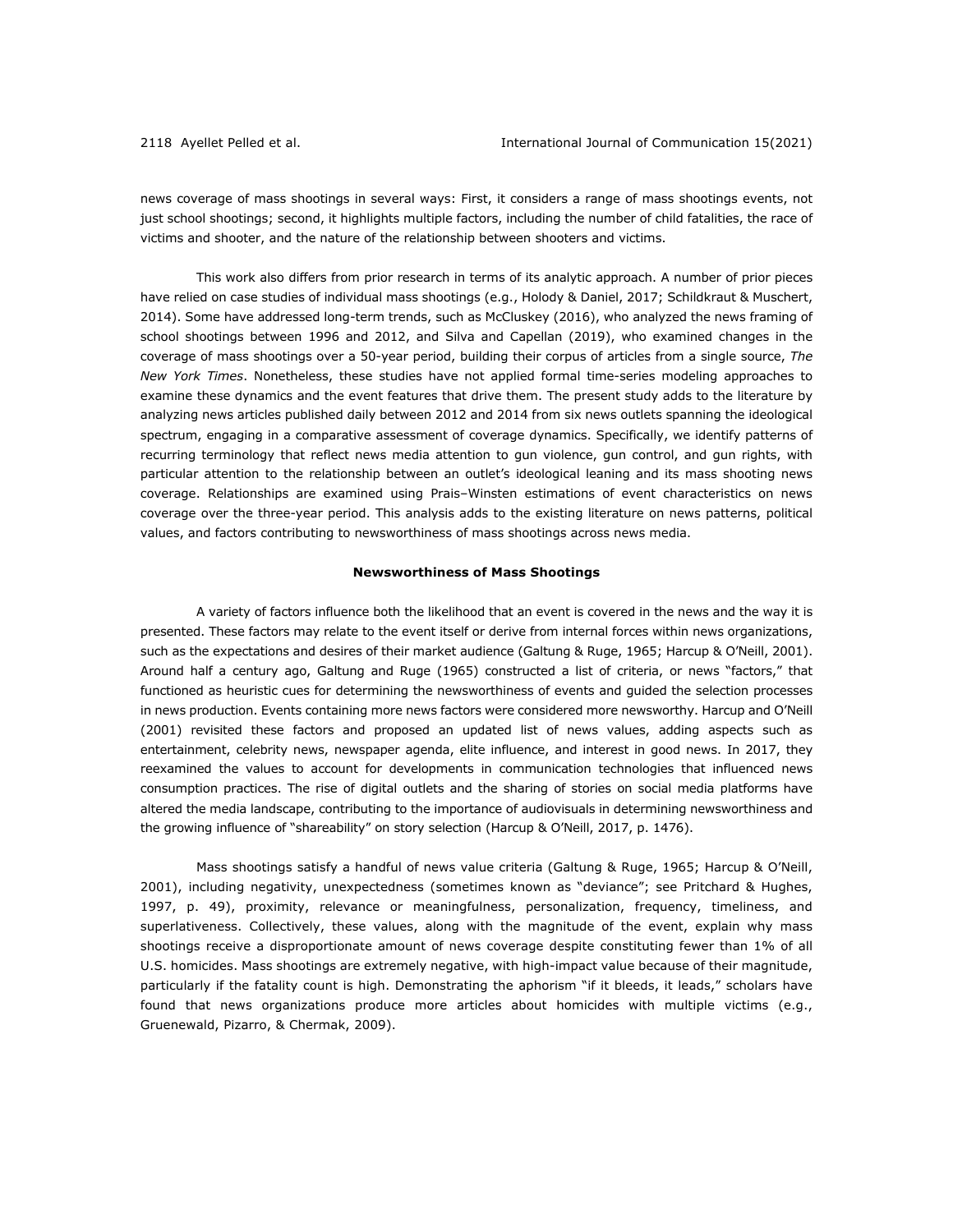## International Journal of Communication 15(2021) Death Across the News Spectrum 2119

A concept relevant to unexpectedness is victim purity. The perceived innocence of a victim in a homicide can shape the news coverage of that event. For example, the death of children is often considered highly newsworthy because children are heuristically identified as guiltless and undeserving of mass violence (Gekoski, Gray, & Adler, 2012; Pritchard & Hughes, 1997). This goes both ways: Whereas victims from "special populations" (Goetting, 1995) are considered worthy of disproportionate coverage, other groups living more precarious lives are often not considered newsworthy in death (Liebler, 2004; Neely, 2015), suggesting that journalists make normative judgments about which victims are more newsworthy. The significance of victim purity is well documented in studies of homicide news coverage (e.g., Eliason-Nannini & Sommerlad-Rodgers, 2012; Gekoski et al., 2012), but less work has focused specifically on mass shootings. Likewise, shootings that occur on school grounds are newsworthy because of the concentration of children and the perception of schools as safe zones.

Mass shootings are also considered uniquely newsworthy because they are often unforeseeable, highlighting the news values of unexpectedness and relevance. Although most mass shootings would be considered unexpected, several factors can enhance the perception of unpredictability, deeming an incident more newsworthy. A key feature of news coverage is offering explanations for the events. Regarding mass shootings, the explanation could be antecedents to the violent act, such as prior conflict between the shooter and victims, or dispositional factors that may have led to the shooter's behavior (Muschert & Janssen, 2012). This is because "logical" motives for the shooting can help explain the event. A lack of potential explanations for the shooting may enhance the perceived unexpectedness of the event, as it raises the possibility that anyone may fall victim to a similar random act of violence. This may explain and drive the public's fascination with violence between strangers (Marczak, O'Rourke, Shepard, & Leach-Kemon, 2016). Similarly, mass shootings that occur in public places tend to draw more news attention, even though most mass shootings occur in private homes (Duwe, 2017). Data indicate that prior familiarity between the shooter and victims tends to correlate with the location of the shooting being private as opposed to public (Zeoli & Paruk, 2020). We expected that public mass shootings, in which victims are not familiar with the shooter, would draw more news attention compared with private mass shootings in which there is prior familiarity. Based on the literature about news values and coverage of shootings, we proposed the following hypotheses to identify features that potentially drive news media attention to gun violence:

- *H1: A higher number of victims will increase news attention to gun violence.*
- *H2: A higher number of children killed will increase news attention to gun violence.*
- *H3: School shootings will increase news attention to gun violence.*
- *H4: Public shootings will increase news attention to gun violence.*

## **Newsworthiness of Black Victims**

As suggested above, certain populations such as racial minorities, especially Black victims, are often perceived as less newsworthy (Neely, 2015) and receive less attention from the news media during times of tragedy (Gruenewald et al., 2009). In a content analysis of news media representations of crime,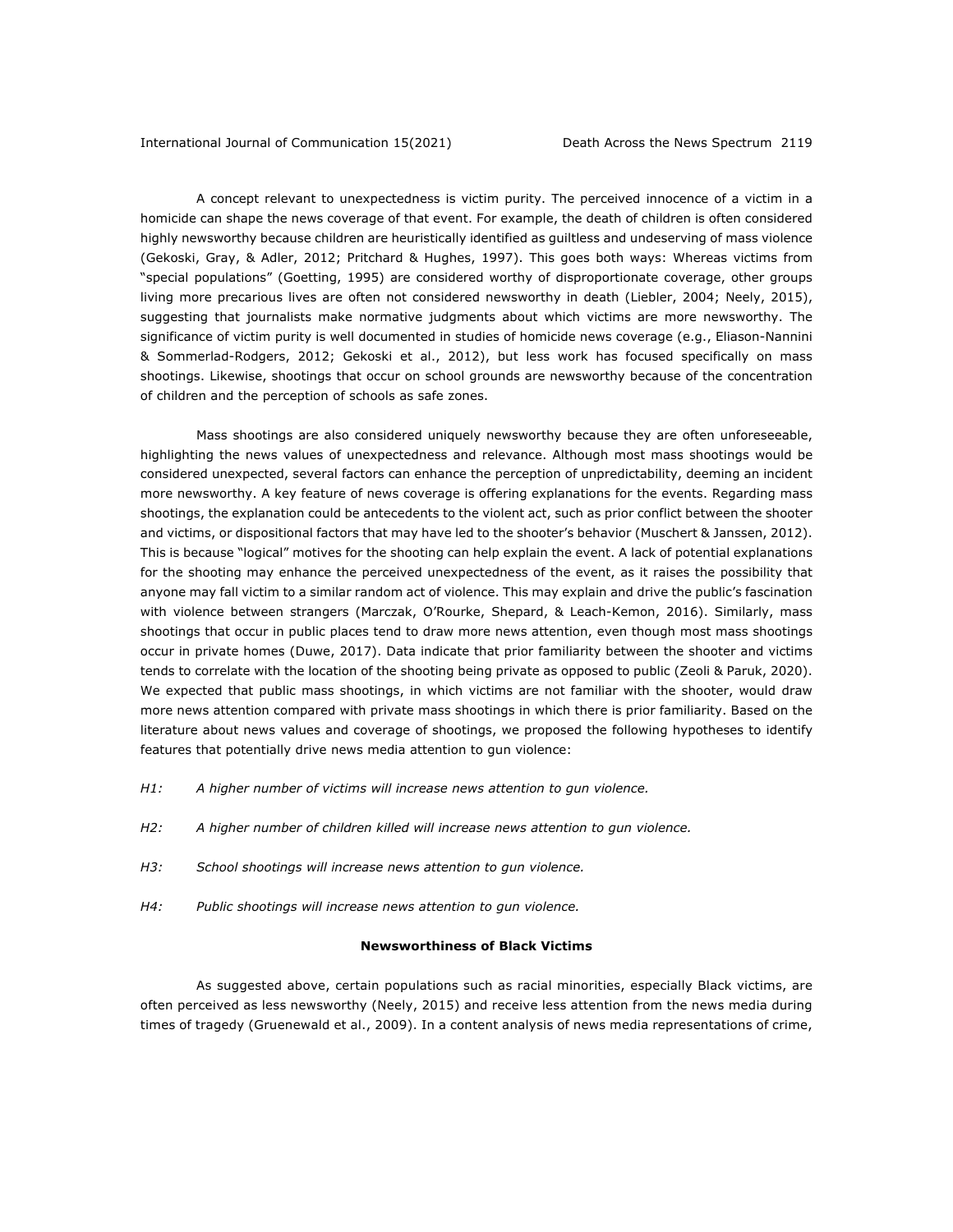Dixon and Linz (2000) found that Black victims were significantly underrepresented and were less likely to be portrayed as victims. Several interrelated cultural dynamics contribute to the news media's inattention to Black victims, rendering Black death less newsworthy and resulting in reduced news coverage, namely the perception of Black death as expected and unsurprising (Sexton, 2008; Wilderson, 2017), alongside the pervasive stereotype that Black people are perpetuators, not victims, of crime (Wilson, Hugenberg, & Rule, 2017).

This biased association between Blackness and criminality bares a cyclical effect as it affects journalistic decisions, which in turn bolsters further public disinterest in Black life and, by extension, Black deaths (Smiley & Fakunle, 2016). Coverage of natural disasters such as Hurricane Katrina, which predominantly impacted Black communities, differed from disasters with majority White victims: Not only did Black victims receive less coverage, but the coverage they did receive framed survivors as racialized "refugees" in their own country and criminalized them as "looters" rather than survivors of crisis (Sommers, Apfelbaum, Dukes, Toosi, & Wang, 2006). Stereotypes about Black criminality likely affect U.S. news media's attention toward Black victims of mass shootings. Given the influence of systemic racism and anti-Blackness on newsroom decisions and crime reporting, we expected that a higher number of Black casualties would result in less coverage of gun violence, whereas non-White shooters would generate more coverage. We proposed two additional hypotheses:

## *H5: A higher number of Black victims will reduce news attention to gun violence.*

*H6: A White shooter will reduce news attention to gun violence.*

## **Partisan News Media and Evaluations of Newsworthiness**

Events that draw less news media attention are those considered less newsworthy (Maier, 2019). This does not mean that the event itself is not important; in fact, news media attention may reveal biases regarding which events are deemed worthy of coverage. Literature has established that both news values and political values influence partisan news coverage (Haselmayer, Wagner, & Meyer, 2017). Although we expected mass shooting features to correspond with news attention patterns, we also expected that patterns would differ in fundamental ways across the media spectrum given that news organizations' principles particularly their partisan leaning (Groeling, 2013)—influence what those newsrooms consider newsworthy (Shoemaker & Reese, 2013).

Contemporary news media are characterized by a multitude of channels, a transition of news outlets to the online arena, and a proliferation of partisan news organizations (Shah et al., 2017). Although this could reflect an increase in the variety of stories available, news audience fragmentation has paralleled, with more niche audiences seeking news that portrays a certain ideological slant (Stroud, 2011). The system's fragmentation is meaningful because editorial choices of news media make certain interpretations salient over others, ultimately highlighting certain details of an event or emphasizing certain news stories. For example, when studying public opinion of the swine flu, Baum (2011) found that the consumption of partisan-aligned news media coverage of the swine flu significantly altered citizen's perspectives about this public health issue. Specifically, Republicans who relied mainly on Fox News, relative to alternative sources, were less attentive to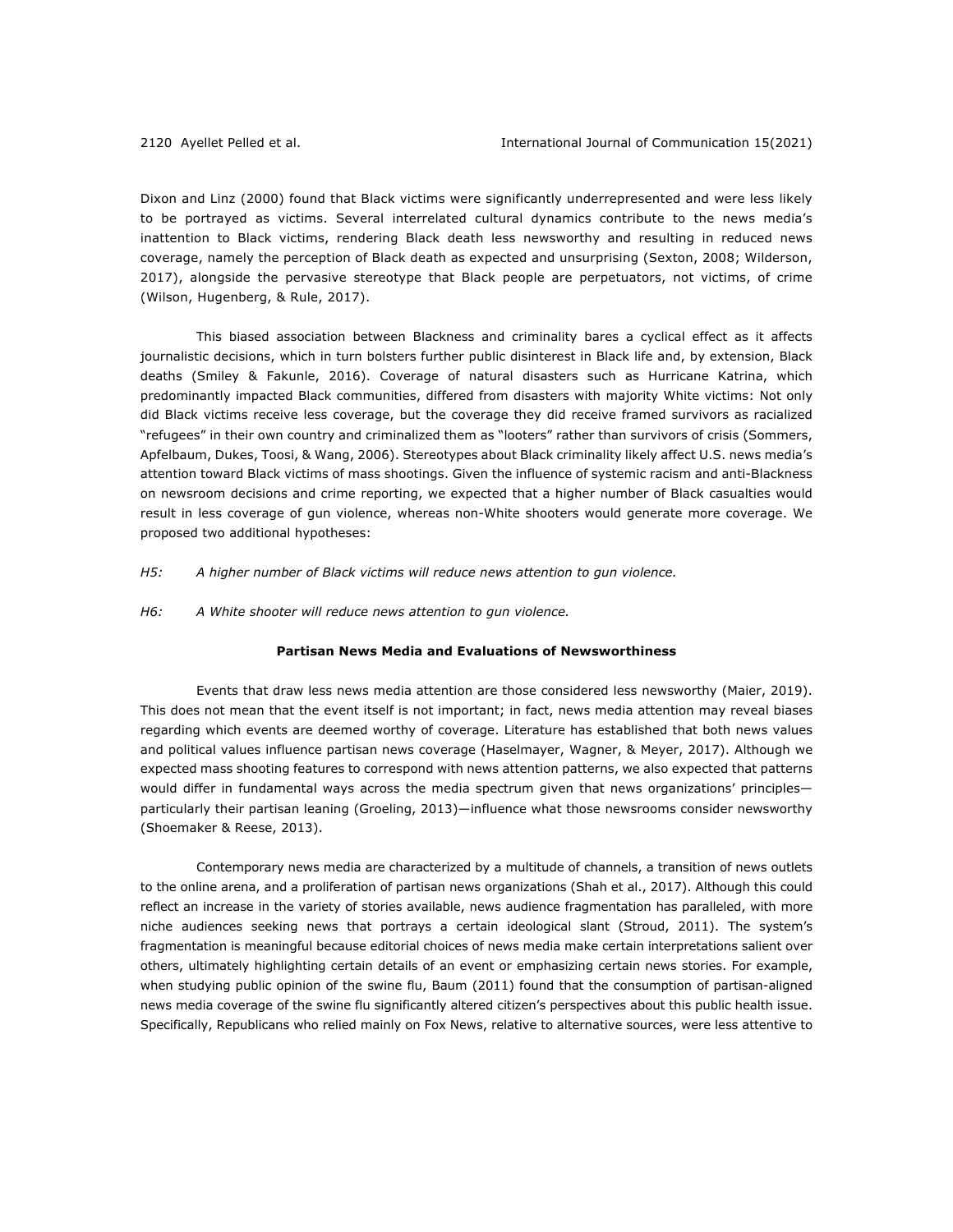news concerning the swine flu and more skeptical of its press coverage. Editorial choices reveal the priorities of news providers and their efforts to shape the distribution of information, influencing the perceptions and behaviors of the public (Jenkins & Carpentier, 2013). Audiences of different outlets may therefore be prompted to focus on different aspects of the story.

Of particular interest is the distinction between "red" and "blue" news media: outlets that endorse conservative or liberal ideologies (Iyengar & Hahn, 2009, p. 19). Partisan news media differ in their coverage of political events such as elections (Baum & Groeling, 2008). Partisan slant informs editorial decision making, seeking to shape viewers' perceptions of important news events. These differences extend to the long-term coverage of salient political issues such as abortion (Levendusky & Malhotra, 2016). Operating as standard bearers, partisan news outlets advance arguments supporting certain sides of contentious policy issues. Political coverage about gun control and gun rights, as a long-standing political issue with constitutional, social, and cultural history, typifies this discursive tension. Conservative outlets are expected to champion gun rights and the Second Amendment, emphasizing the need for access to firearms for self-defense or hunting, whereas progressive outlets rally around calls for gun control and stricter background checks as a mechanism to decrease gun violence in the United States (McGinty, Webster, Jarlenski, & Barry, 2014; Schnell, 2001).

News outlets' agendas shape how factors like the racial aspects of mass shootings drive the coverage of these events. For instance, we expected that conservative news media would be less attentive to Black victims but more attentive to non-White shooters (Smiley & Fakunle, 2016). Likewise, we expected conservative sources to advocate for gun rights when the profile of the crime fits the rhetoric of preparedness for unexpected danger, whereas progressive outlets should be less likely to allow the narrative of "random violence" to dictate coverage (e.g., Brownstein, 1991; Gilpin, 2019). It is less clear what factors trigger attention to gun rights on moderate outlets. It may simply be tied to attention to gun control, serving as the opposing position in an issue dualism frame (Lee, McLeod, & Shah, 2008). It is also possible that coverage of gun rights declines in the wake of mass shootings, especially events with high victim counts, as journalists, even those working for conservative outlets, do not defend the Second Amendment in the immediate wake of these moments to avoid appearing insensitive. Stemming from the literature on partisanship and news worthiness (Haselmayer et al., 2017; Levendusky & Malhotra, 2016; Smiley & Fakunle, 2016), we asked whether features of mass shootings trigger a different focus of coverage across the news political spectrum: Do news outlets react differently in terms of focus on gun violence, gun control, or gun rights? We expected to find differences between conservative and progressive outlets. Specifically, we proposed that:

- *H7: Nonracial characteristics of mass shootings—number of victims, number of children killed, public shootings, and school shootings—will increase (a) gun control discourse on progressive media and (b) gun rights discourse on conservative media.*
- *H8: Racial characteristics of mass shootings—number of Black victims and White shooter—will decrease (a) gun control discourse on progressive media and (b) gun rights discourse on conservative media.*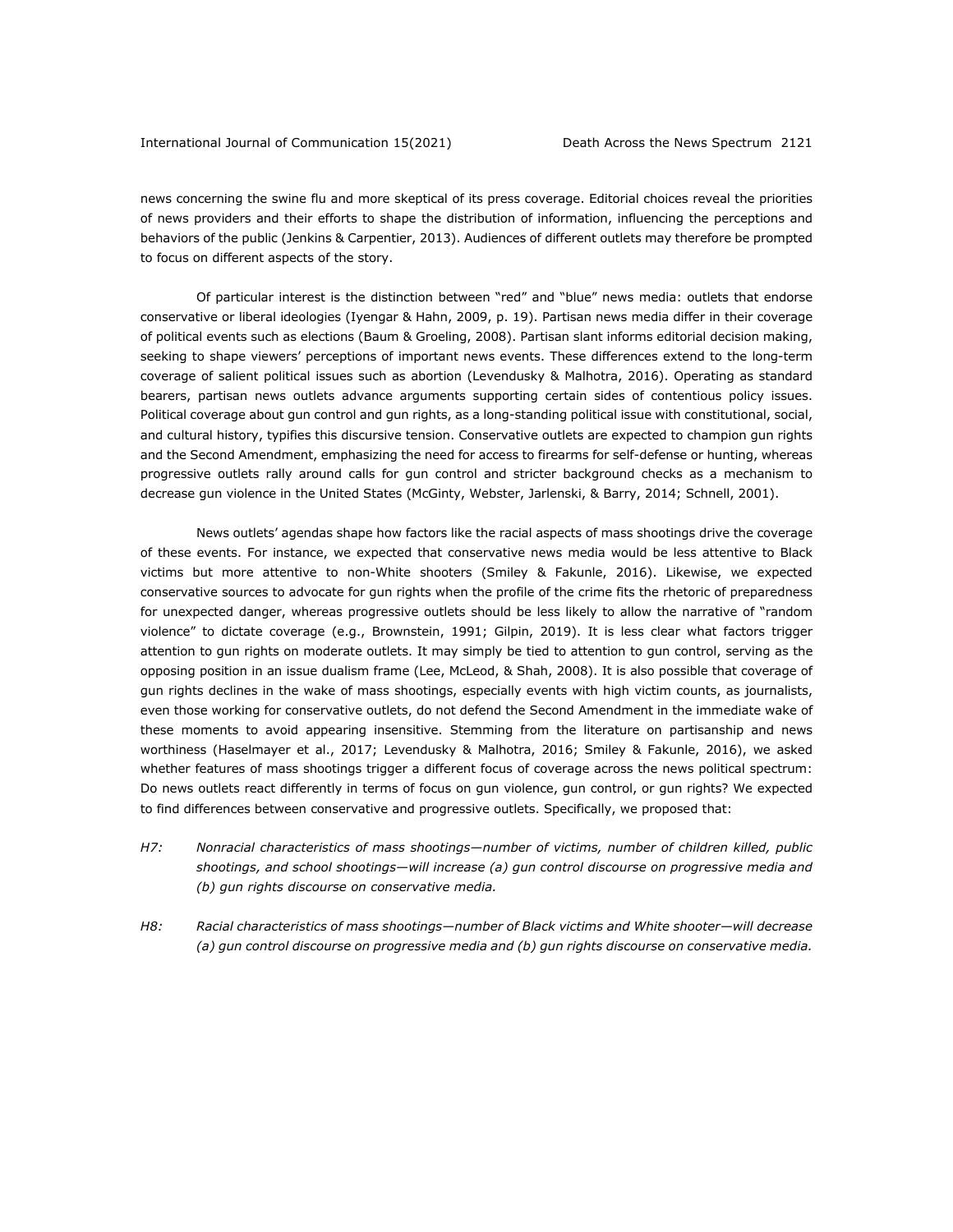## **Method**

We integrated two complementary data sets to examine news media's coverage following mass shootings. The first was a coded timeline of mass shooting incidents that occurred in the United States between January 1, 2012, and December 31, 2014. The second was a national news coverage data set comprising daily article counts mentioning shooting-related *n*-grams (i.e., sequences of *n* items, typically words, used in natural language processing and text mining) over the same period drawn from six news outlets.

## *Mass Shooting Event Data*

Our mass shooting data consisted of all incidents from January 1, 2012, to December 31, 2014. Although gun-related homicides occur in the United States daily (Centers for Disease Control and Prevention, 2019), our data focused on the 59 cases in which at least four individuals died, not including the shooter, based on the FBI's classification of "mass murder" (Krouse & Richardson, 2015). These mass shooting data were reconstructed from three databases: (a) the Stanford Mass Shootings in America Project; (b) the Gun Violence Archive, an independent non–advocacy-related data collection and research group; and (c) the *USA Today* Behind the Bloodshed Project (*USA Today*). The Mass Shootings in America Project data are collected based on online news sources. The Gun Violence Archive database combines online news sources, police reports, news outlets, and police blotters. The *USA Today* database is directly based on the Supplementary Homicide Reports from the FBI. Although no individual event data set claims to be exhaustive, these represent three diverse levels of source selection, each with its own form of source validation. They are complementary in that data missing from the Mass Shootings in America Project or Gun Violence Archive are usually available via the *USA Today* database, which draws directly on Supplementary Homicide Reports from the FBI. Differences are partly due to the characterization of some crimes as "gangrelated" or "drug-related" that, although meeting the criteria of a mass shooting, are not included in some databases but can be verified through Supplementary Homicide Reports.

Variables from the combined event database included the number of victims, the number of children killed, the number of Black victims, the race of the shooter, the shooting type (public or private), and if it was a school shooting. Many of the event features were manifest across databases (e.g., date and number of deaths/victims), but shooting type and race required additional validation. Five coders trained on a subset of the corpus. Some items were coded by three coders and some by all five. Intercoder reliability was tested for each variable individually. Disagreements were resolved according to the majority or via discussion that followed the initial coding, after which revisions were made to the codebook. Coders then trained on another subset sample with the revised codebook. Intercoder reliability was tested to ensure a satisfactory correlation before coding the rest of the data. Thus, coders went through several rounds of training to identify these variables, which are explained in more detail below.

## *Number of Victims*

This was a raw count that included both fatalities and injuries for each shooting event. Deaths and injuries had to be the direct outcome of the shooting.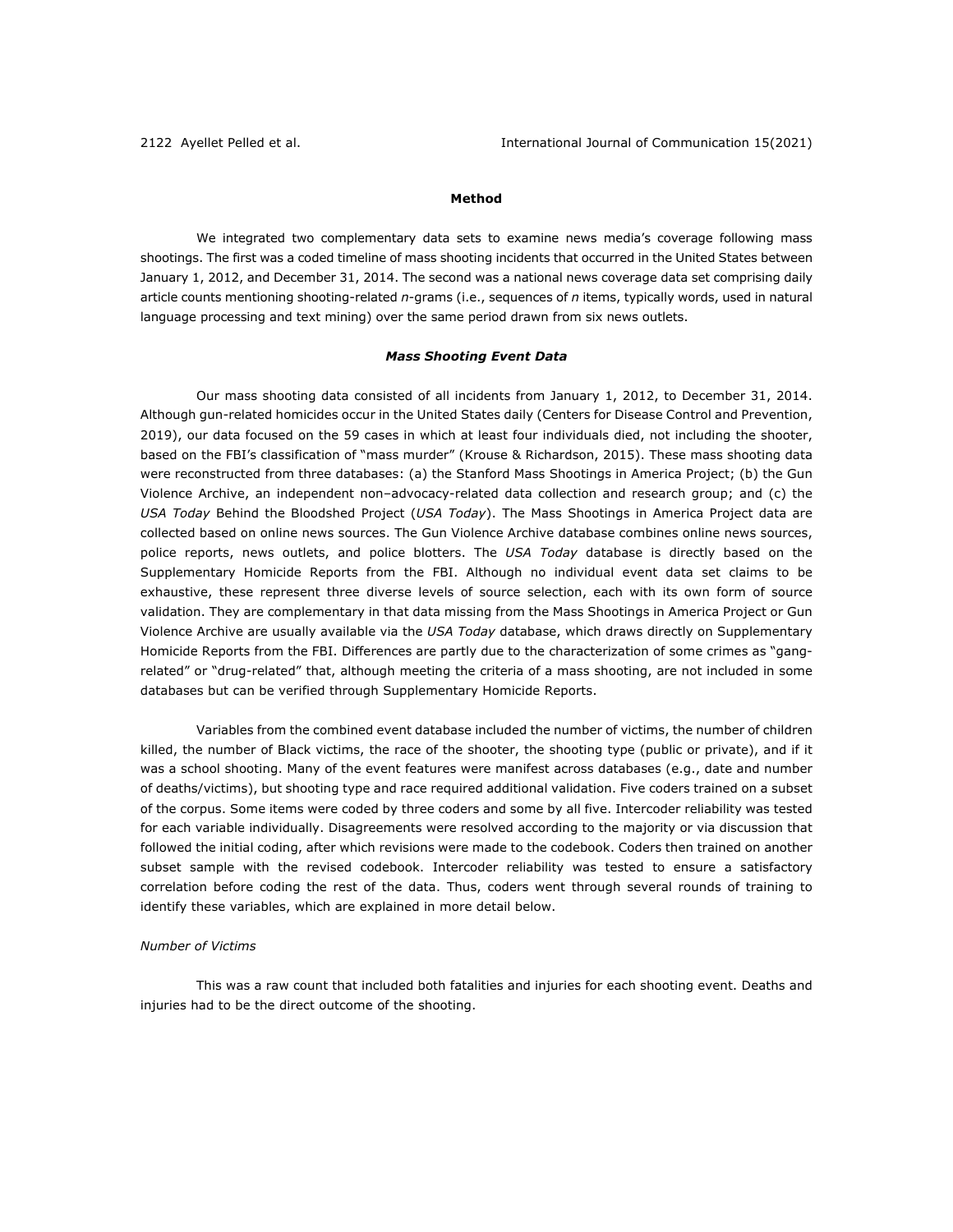## *Number of Children Killed*

Although child casualties were accounted for within the victim count, we included a separate measure of the number of fatalities under the age of 18. These data were identifiable in the combined database from the age of each victim.

## *Number of Black Victims*

The race of every victim of each mass shooting was not always available in the aforementioned three data sets. When the race of a victim was not explicitly recorded, five coders independently searched additional stories or police reports via online news outlets to review information regarding the victim or shooter's race. Coders were tasked with attributing race first based on the text (i.e., explicit mentions of the victim's race), then based on any available images of the victim. To ensure consistent interpretation of race among coders, we conducted an intercoder reliability test, which revealed high agreement (Krippendorff's α = .86). The race of every victim of each mass shooting event was coded as a categorical variable with six options: White, African American/Black, Asian (American), Native American, Hispanic/Latinx, or unknown. Of the 400 victims in our data set, 62 were Black (15.5%). The number of Black victims killed in each event was used in the regression models.

## *Race of Shooter*

Three coders were trained to identify the race of the shooter for each event, using the same six categories used to operationalize the race of the victims. Judgments based on skin complexion were used only in combination with explicitly stated information. If there was ambiguity, coders deferred to the unknown category. Our data set included 24 White shooters (40.6%), 24 non-White shooters (40.6%), and 11 for whom the race was unspecified (18.8%). We then collapsed the race of the assailant into a dummy variable for a measure of non-White shooters (Krippendorff's  $a = .85$ ).

#### *Public Shooting*

Based on the Stanford Mass Shootings in America database, public versus private shootings were coded based on whether reports indicated prior familiarity between the shooter and victims such as family relations, coworkers, or shared residence. Not to be confused with physical location of shootings, this measure reflected the familiarity between shooter and victims. Three coders were trained to identify each shooting as a public shooting if the assailant had little or no personal relationship to the victim, or as a private shooting if the assailant had a personal relationship with one or more of the victims (e.g., family member, close friend). These judgments were verified across databases or based on details in police/FBI and news media reports for each event. This measure (Krippendorff's α = .72) was coded as a binary variable, with most victims having no personal relationship with the assailant. Although the definition of this variable was drawn from the *USA Today* database, coders reassessed each event in the database.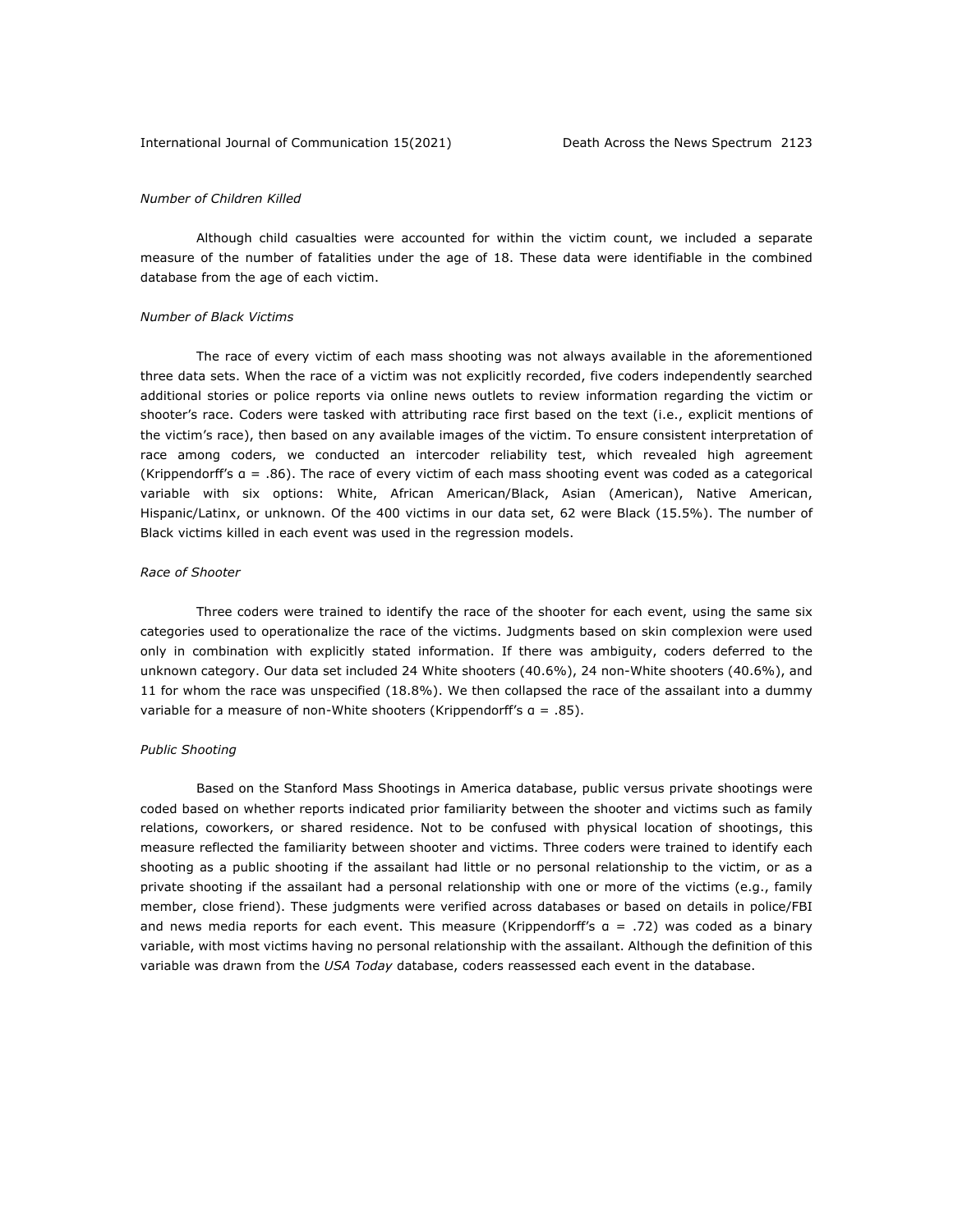## *School Shooting*

Each event was dummy coded to indicate whether the shooting primarily occurred on school premises. This included shootings at both primary and secondary schools. Whereas "public/private" refers to the relationship between the shooter and victims, "school shooting" refers to the physical location of the shooting. Thus, the two variables were not mutually exclusive, meaning that a school shooting could be either public or private. For instance, the shooter could have been a student currently attending the school where the shooting took place, categorizing it as a school shooting and a private shooting. However, if the shooter were a former student, unconnected to the victims, as in the case of Sandy Hook, this would be coded as a school shooting and public shooting.

## *News Media Data*

Our second data set was a count of stories that covered gun violence, gun rights, and gun control from January 1, 2012, through December 31, 2014. Using MediaCloud (https://mediacloud.org/), an opensource platform for studying news media ecosystems, we retrieved article counts from six news outlets intended to represent a spectrum of widely consumed sources within the news media ecology. We defined the partisan slant of outlets according to the report from the Berkman Klein Center for Internet and Society at Harvard University (Faris et al., 2017), which scored news outlets on a −1.0 to +1.0 partisanship scale. These ideology-leaning scores were calculated by examining the sharing patterns of articles among Twitter and Facebook users. We later merged these six sources into three pairs based on their political leaning: (1) progressive news outlets (score of −.70 to −.50), which included *The New York Times* and *The Washington Post*; (2) moderate news outlets (score of −.50 to +.30), which included CNN and the *Chicago Tribune*; and (3) conservative news outlets (+.31 to +.90), which included the *New York Post* and Fox News. We included these outlets after validating the quality of article feeds available on MediaCloud against LexisNexis to ensure that our queries were indeed providing reliable samples. To validate that MediaCloud contained reliable timestamps, we drew a sample from LexisNexis for five random weeks between 2012 and 2014 to verify that they presented identical posting times.

For each of the six news outlets, we conducted eight queries from MediaCloud for specific *n*-grams (see the Appendix for details). We ran frequency counts by day for these *n*-grams to verify that they were frequently recurring terms and then categorized them into three main topics: (1) gun violence, comprising the bigrams *mass shooting* and *gun violence*; (2) gun rights, comprising the unigram and bigrams *Second Amendment*, *gun rights*, and *NRA*; and (3) gun control, comprising the bigrams *gun control*, *gun laws*, and *background check*. Correlations within categories among progressive, moderate, and conservative news media ranged from .75 to .62 for gun violence, .78 to .73 for gun control, and .71 to .60 for gun rights, indicating considerable over-time consistency in use of these terms across the news media ecology from 2012 to 2014. See Table 1 for a summary of articles pulled by query term for each news outlet.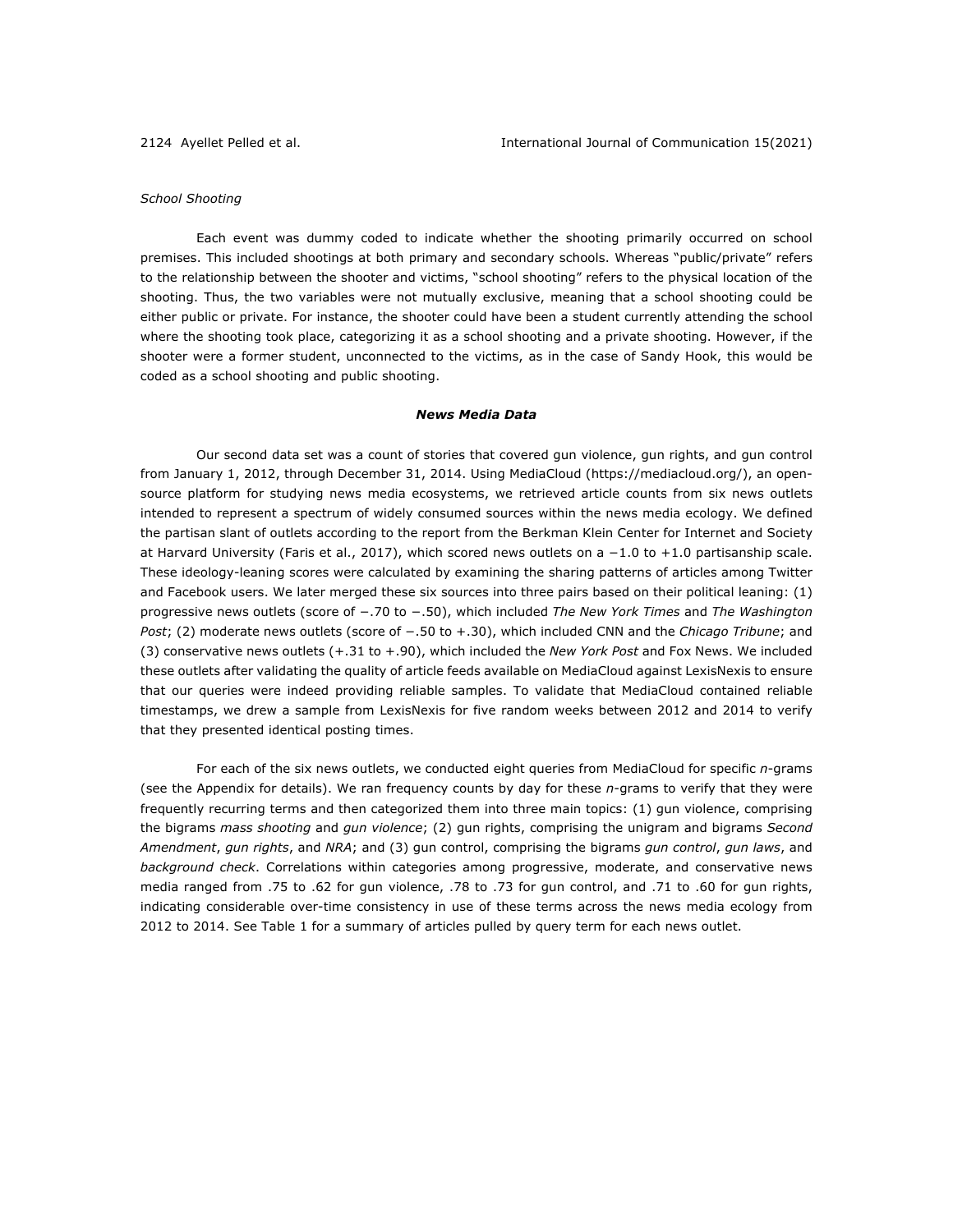|              |                  | The New | The        |            |                | New  |             |
|--------------|------------------|---------|------------|------------|----------------|------|-------------|
|              |                  | York    | Washington |            | Chicago        | York | Fox         |
| Topic        | Search n-gram    | Times   | Post       | <b>CNN</b> | <b>Tribune</b> | Post | <b>News</b> |
| Gun violence | mass shooting    | 278     | 420        | 369        | 221            | 115  | 304         |
|              | qun violence     | 941     | 947        | 616        | 1,003          | 295  | 480         |
| Gun control  | qun control      | 1,346   | 1,999      | 896        | 862            | 535  | 973         |
|              | aun laws         | 514     | 525        | 444        | 298            | 183  | 302         |
|              | background check | 399     | 569        | 311        | 257            | 170  | 322         |
| Gun rights   | Second Amendment | 403     | 551        | 251        | 198            | 119  | 375         |
|              | gun rights       | 437     | 602        | 270        | 325            | 91   | 404         |
|              | <b>NRA</b>       | 641     | 1,062      | 529        | 436            | 211  | 480         |

*Table 1. Number of Articles by Search Terms and News Outlet.*

Variables representing news attention to gun violence, gun control, and gun rights were highly correlated with themselves over time. We therefore used Prais–Winsten estimation, a type of generalized least squares model that adjusts for the degree to which observations at a time point are informed by the previous time point. To use this estimate, the time series of news story counts must be stationary; an augmented Dickey–Fuller test suggested that all dependent variables were stationary. Other time-series modeling techniques, such as taking the residual of the autoregressive integrated moving average datagenerating process (which identifies how a datum at time *t* is informed by a datum at time *t* − 1) from the time series and using ordinary least squares models to assess covariates, yielded substantively similar results. We modeled coverage trends as reflected in each news outlet's use of gun violence, gun control, and gun rights terms against mass shooting characteristics for progressive, moderate, and conservative outlets. We also controlled for the total number of articles per day for each source group to account for the prevalence of articles focusing on gun violence, gun control, and gun rights, while accounting for an outlet's total daily output. We estimated three separate Prais–Winsten regressions, one for each topic across progressive, moderate, and conservative outlets, resulting in nine models.

## **Results**

Results of the time-series models are presented for each discourse by ideological leaning of outlets, addressing potential drivers of attention to gun violence, gun control, and gun rights. Tables 2–4 summarize the performance of the nine models.

## *Gun Violence*

The data provided strong support for Hypothesis 1, with a higher number of victims predicting greater news attention to gun violence across all news: progressive, moderate, and conservative ( $a = 0.12$ , α = 0.11, α = 0.14). Hypothesis 2 posited that a higher number of children killed would also increase news attention to violence; however, the coefficient for child casualties was not significant in any of the models. Once controlling for the number of victims, progressive ( $a = -1.58$ ) and moderate ( $a = -1.97$ ) news outlets seemed to devote less attention to gun violence in the wake of public shootings, that is, when the victims were not familiar with the shooter. The coefficient for school shootings was not significant; thus, the data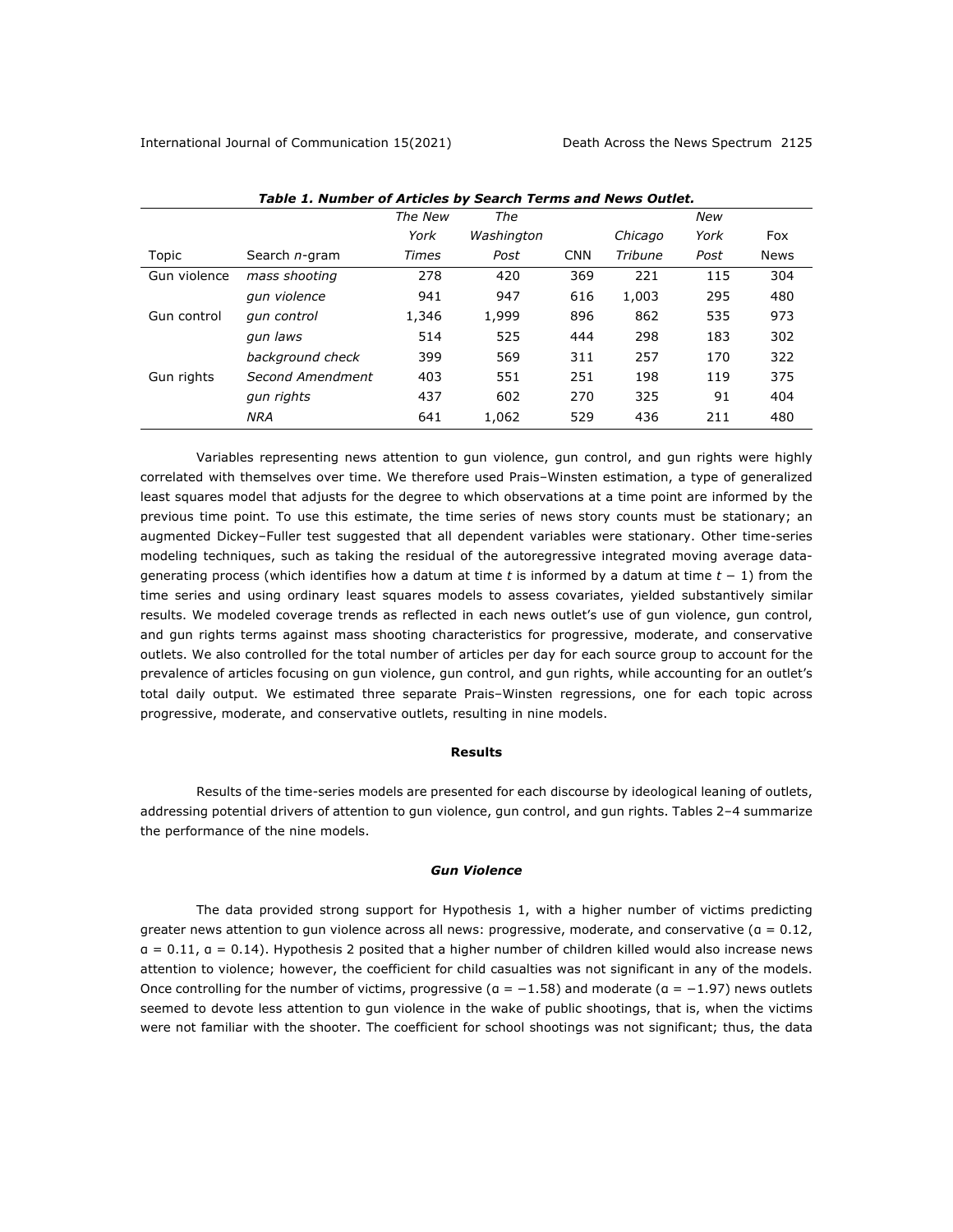did not support Hypothesis 3. These results contrast with the expectations of Hypothesis 4, which presumed public shootings would increase coverage of gun violence. See Table 2.

In line with previous studies, Hypothesis 5 posited that a higher number of Black casualties would reduce coverage of gun violence. Our results supported this expected pattern in two of the three models, with decreased coverage for both moderate news outlets ( $a = -0.30$ ) and conservative outlets ( $a = -0.36$ ), but not for progressive news outlets. Similarly, Hypothesis 6 proposed that a White shooter would reduce attention to gun violence. Our data did not find support for this relationship. See Table 2.

| Variable                | Progressive        | Moderate           | Conservative        |
|-------------------------|--------------------|--------------------|---------------------|
| Total victims           | $0.118***$ (0.036) | $0.106**$ (0.034)  | $0.142$ *** (0.024) |
| Number of child victims | 0.195(0.121)       | 0.005(0.115)       | $-0.091(0.080)$     |
| Shooter White           | $-0.506(0.578)$    | 0.617(0.549)       | $-0.483(0.385)$     |
| Number of Black victims | $-0.199(0.156)$    | $-0.297*$ (0.149)  | $-0.364***$ (0.104) |
| Public shooting         | $-1.577*$ (0.804)  | $-1.965**$ (0.764) | $-0.811(0.535)$     |
| School-related shooting | 0.075(1.410)       | $-0.676(1.338)$    | $-0.497(0.938)$     |
| Constant                | $2.336***$ (0.302) | $2.000***$ (0.267) | $1.087***$ (0.109)  |
| N                       | 1,096              | 1,096              | 1,096               |
| $R^2$                   | .019               | .017               | .037                |
| Rho pretransformed      | .726               | .709               | .536                |

*Table 2. Coverage of Gun Violence by Event Characteristics and Ideological Leaning.*

*Note*. \*\*\* =  $p$  < 0.001; \*\* =  $p$  < 0.01; \* =  $p$  < 0.05; *sd* values are in parentheses.

## *Control*

In the models predicting focus on gun control, the progressive news media's coverage pattern was similar to the models predicting focus on gun violence, that is, the number of victims drove up coverage of gun control ( $a = 0.23$ ). Again, public shootings drove down coverage ( $a = -4.06$ ). We predicted that public shootings would elicit more attention to gun control; rather, among progressive outlets, public shootings reduced attention. Thus, Hypothesis 7a was only partly supported with mixed findings. Among moderate news outlets, the number of victims was not a significant predictor of attention to gun control. In fact, none of our predictors explained shifts in this coverage focus among the moderate outlets. In contrast, for conservative outlets, a high number of victims reduced attention to gun control discourse ( $a = -0.07$ ), opposite of what was observed in progressive news outlets. See Table 3.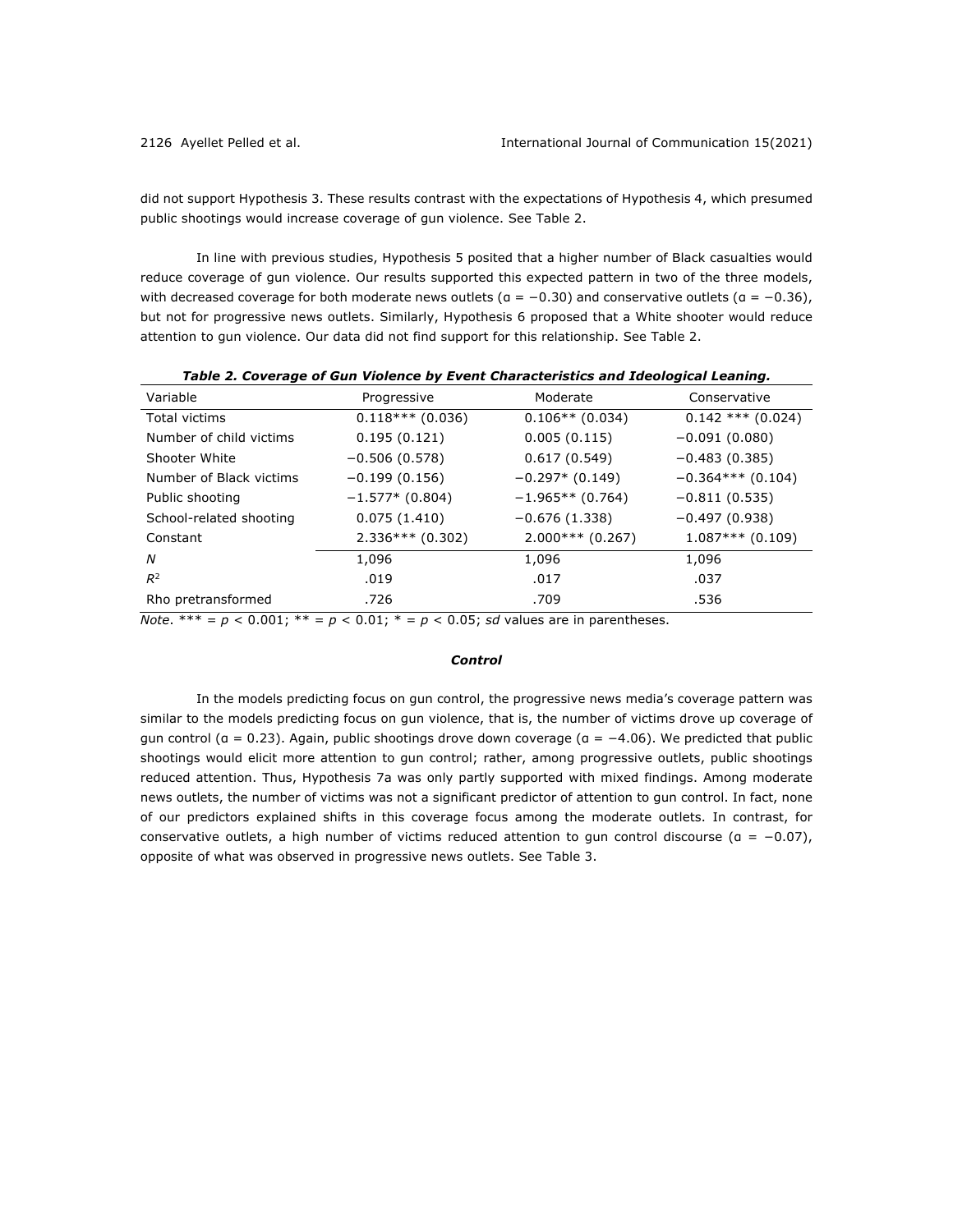| Variable                | Progressive        | Moderate           | Conservative       |
|-------------------------|--------------------|--------------------|--------------------|
| <b>Total victims</b>    | $.225***(0.061)$   | 0.086(0.049)       | $-0.067*$ (0.030)  |
| Number of child victims | $-0.184(0.205)$    | 0.069(0.164)       | $-0.030(0.103)$    |
| Shooter White           | 0.900(0.979)       | $-0.233(0.785)$    | 0.265(0.493)       |
| Number of Black victims | $-0.046(0.265)$    | $-0.285(0.213)$    | $-0.093(0.133)$    |
| Public shooting         | $-4.057**$ (1.363) | $-0.881(1.093)$    | $-0.566(0.686)$    |
| School-related shooting | 2.171 (2.388)      | $-0.646(1.916)$    | 1.521 (1.202)      |
| Constant                | $4.827***$ (0.591) | $2.784***$ (0.386) | $2.291***$ (0.258) |
| n                       | 1,096              | 1,096              | 1,096              |
| $R^2$                   | .018               | .004               | .013               |
| Rho pretransformed      | .760               | .712               | .727               |

|  | Table 3. Coverage of Gun Control by Event Characteristics and Ideological Leaning. |
|--|------------------------------------------------------------------------------------|
|  |                                                                                    |

*Note*. \*\*\* =  $p$  < 0.001; \*\* =  $p$  < 0.01; \* =  $p$  < 0.05; *sd* values are in parentheses.

## *Gun Rights*

In progressive news outlets, the number of victims increased attention to gun rights ( $a = 0.12$ ), similar to the pattern found for gun violence and gun control. For moderate news outlets, the loss of children's lives increased coverage focusing on gun rights ( $a = 0.31$ ). In fact, this was the only significant relationship observed regarding the number of children killed in mass shootings—the increase of gun rights discourse in moderate outlets. For conservative news media, none of our predictors explained attention of coverage to gun rights. Thus, Hypothesis 7b and Hypothesis 8b, which assumed that event features would influence gun rights coverage on conservative media, were not supported. See Table 4.

|  | Table 4. Coverage of Gun Rights by Event Characteristics and Ideological Leaning. |  |
|--|-----------------------------------------------------------------------------------|--|
|--|-----------------------------------------------------------------------------------|--|

| Variable                | Progressive        | Moderate           | Conservative       |
|-------------------------|--------------------|--------------------|--------------------|
| Total victims           | $0.120*(0.054)$    | 0.067(0.043)       | $-0.022(0.029)$    |
| Number of child victims | $-0.268(0.183)$    | $0.308*(0.146)$    | 0.065(0.099)       |
| Shooter White           | 0.175(0.875)       | 0.102(0.700)       | $-0.269(0.473)$    |
| Number of Black victims | $-0.120(0.237)$    | $-0.212(0.189)$    | $-0.048(0.128)$    |
| Public shooting         | $-1.075(1.218)$    | $-0.511(0.934)$    | 0.634(0.659)       |
| School-related shooting | $-0.197(2.134)$    | $-2.148(1.707)$    | $-1.112(1.155)$    |
| Constant                | $3.364***$ (0.347) | $1.801***$ (0.223) | $1.539***$ (0.139) |
| n                       | 1,096              | 1,096              | 1,096              |
| $R^2$                   | .006               | .012               | .002               |
| Rho pretransformed      | .651               | .580               | .548               |

*Note*. \*\*\* =  $p$  < 0.001; \* =  $p$  < 0.05; *sd* values are in parentheses.

## **Discussion**

The present study set out to examine how coverage patterns of news events can reveal the underlying values that guide news editorial choices across the partisan communication ecology. Mass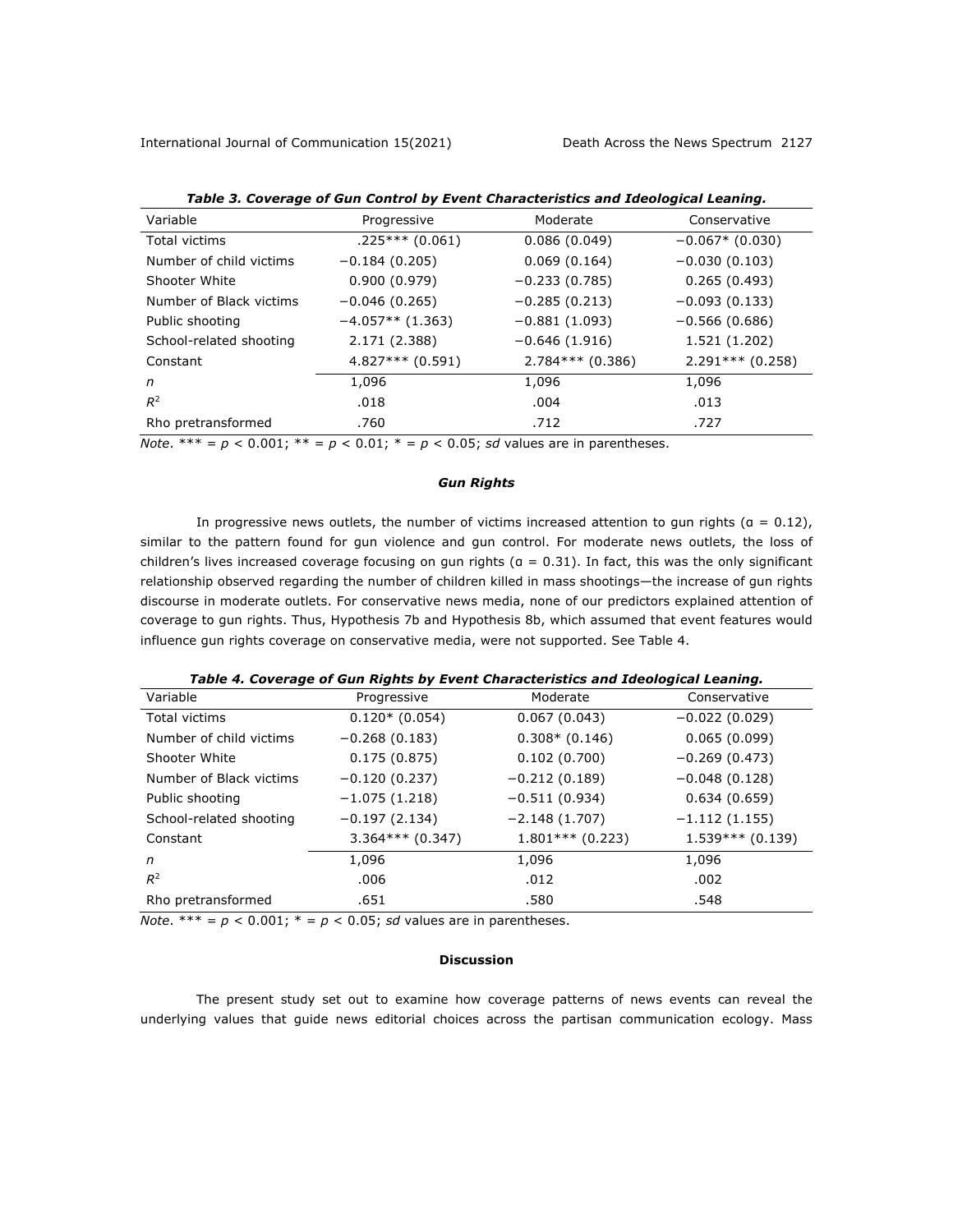shooting events provided an opportunity to study such coverage, revealing patterns of consistency and variance across the partisan spectrum that could be explained by different event features. The results across the nine models, examining news attention to gun violence, gun control, and gun rights across progressive, moderate, and conservative outlets, demonstrate how factors like the number of victims consistently shape attention to gun violence across the ideological spectrum, but public shootings (i.e., events involving the indiscriminate killing of strangers) and the loss of Black lives (i.e., number of Black people killed) spur differential attention to gun violence and gun control in progressive and conservative outlets. These patterns reveal a great deal about the editorial imperatives that drive coverage on the left and right.

We confirm that the adage about news coverage remains true in the digital age: "If it bleeds, it leads." The number of victims drove coverage on gun violence across progressive, moderate, and conservative outlets. However, this was the only consistent finding across the ideological news spectrum. For seemingly related coverage concerning gun control, the number of victims drove up coverage in progressive news media, whereas in conservative outlets, the number of victims actually drove down coverage of gun control, suggesting a clear difference in the ideological position of these news producers. It is particularly notable that the racially inflected findings concerning attention to gun violence indicate that the death of Black victims generates less attention on moderate and conservative outlets. Revealing the comparative indifference to the loss of Black lives provides deeper insights into the values motivating coverage.

Variance in coverage patterns is further highlighted by the finding that public shootings drove down coverage of gun violence in both progressive and moderate outlets. This finding is contrary to expectations, but consistent with left-wing attitudes that "random violence" is overstated relative to the political right's perception (Gilpin, 2019). This is supported by a recent study demonstrating that coverage of gun control following mass shootings tends to lead to a spike in firearm acquisition out of concern that gun regulation will be tightened (Porfiri, Sattanapalle, Nakayama, Macinko, & Sipahi, 2019).

Likewise, conservative and moderate outlets direct less coverage to gun violence in the wake of events involving a high number of Black deaths. The inattention to the loss of Black lives suggests a set of racial imperatives operating on the right side of the news spectrum. Both findings, along with decreasing attention to gun control in conservative outlets following mass shootings with a high victim count, suggest that coverage on the left and right are attentive to different news values, even when covering the same aspects of mass shootings. Interestingly, the relationship between the number of victims and a focus on gun rights held only for progressive news outlets. This pattern diverges from their parallel attention to gun control as part of a policy debate. Furthermore, in contrast to our expectations concerning child victims and newsworthiness, the models suggested no temporal relationship between the loss of children's lives and news attention to gun violence or gun control. The death of children due to mass shootings seemed to increase the gun rights focus only for moderate news media.

These findings highlight how mass shooting features—such as the number of deaths, the number of Black people killed, or whether the shooting was public—can determine the media attention they receive. Aspects of mass shootings that news organizations consider newsworthy vary by their partisanship, suggesting that internally shared news values help determine news content (Shoemaker & Reese, 2013). Such findings elaborate on our understanding of mass shootings' newsworthiness and may advance other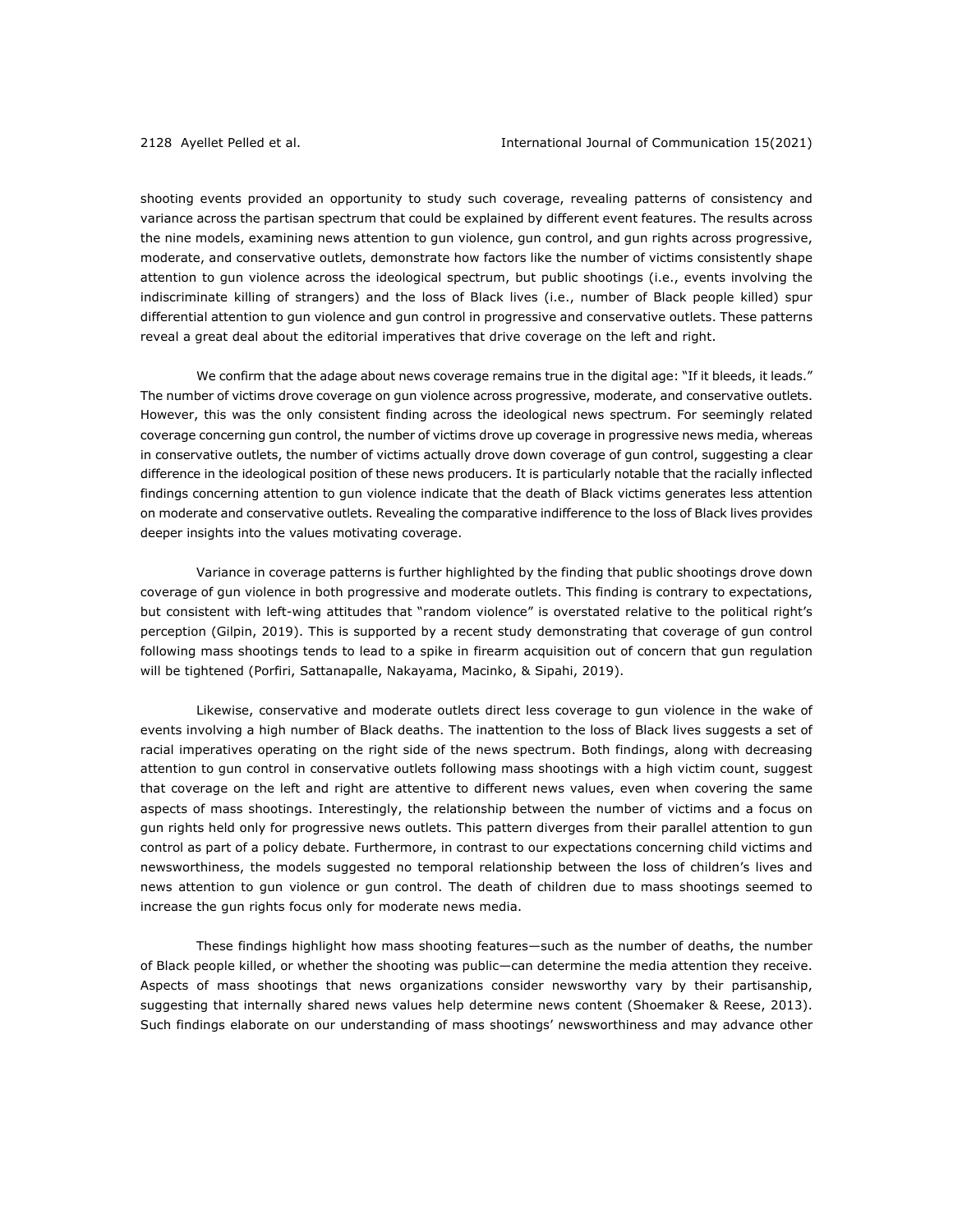theories used to study mass shootings, including framing and agenda setting (e.g., Holody & Daniel, 2017). These findings also resonate with previous research on partisan news coverage, which has demonstrated a variance in the attention to and framing of events (e.g., McCluskey, 2016; Wagner & Gruszczynski, 2016), and has highlighted the consequences of ideologically driven coverage, as it is associated with fragmentation of public opinion and support or opposition for policy (Merolla, Ramakrishnan, & Haynes, 2013). Finally, the results indicate that none of our variables were significant in predicting gun rights discourse on conservative news media. One possible explanation for this is that gun rights coverage had been somewhat consistent in conservative news media during that time, regardless of whether a mass shooting occurred. Another possibility is that coverage is influenced by alternative factors unaccounted for in this study, or external factors, such as efforts to pass legislation tightening restrictions on gun sales and gun ownership (see Astor & Russell, 2018). Conservative news media may be especially prompted to defend gun rights when faced with legislative efforts to restrict firearms. Social media posts may also trigger gun rights coverage. For instance, Twitter discourses emphasizing the need for gun control may drive fear of stricter regulations.

Although our study reveals factors driving attention to gun violence, gun control, and gun rights following mass shootings in the United States, our data cannot speak to intermedia dynamics. Future research should attempt to connect news media and social media discourse to highlight differences, similarities, and relationships between the two. It would be of interest to examine whether social media discourse drives news coverage or vice versa, while accounting for event characteristics that are exogenous to both discourse streams. This would allow scholars to reconsider cross-media agenda setting.

Additional limitations should be noted. We examined coverage of specific topics—gun violence, gun control, and gun rights—by the number of articles. However, articles containing certain *n*-grams do not necessarily reflect the nature of the discourse. Articles discussing gun control on conservative outlets or gun rights on progressive outlets may be critical of that perspective rather than supportive. Future studies could research the full article's content to assess the valence of the coverage by studying sentiment and other content features. It may be that specific event features trigger discourse in some sources focusing on gun rights in support of campus carry, concealed carry, or open carry laws, and others may criticize the notion of gun rights in support of bans on assault weapons, bump stocks, or gun ownership for domestic violence offenders. A more in-depth content analysis attending to specific proposals within the gun control–gun rights discourse is needed. Last, we examined only three discourses that mass shootings generate, but these are not exhaustive. Coverage can focus on alternative issues such as mental illness or weapon type, which may have different drivers. For instance, the race of the shooter was not a significant predictor in any of our models, but perhaps it would be a significant predictor for mentions of mental illness, as White shooters are more likely to be associated with mental illness compared with shooters from ethnic minorities. Not only are White shooters' actions more likely to be explained by mental illness compared with the actions of Black shooters, which are attributed to their race, but the rhetoric of the coverage itself presents White shooters with more sympathetic characteristics as opposed to Black shooters (Duxbury, Frizzell, & Lindsay, 2018).

Despite these limitations, our research was able to show some commonalities and many systematic differences in coverage of mass shootings across the partisan news spectrum based on event characteristics. Given the increasing frequency of mass shootings in recent years, we hope that this analysis will contribute to future research regarding these deadly events and their relationship with the news coverage they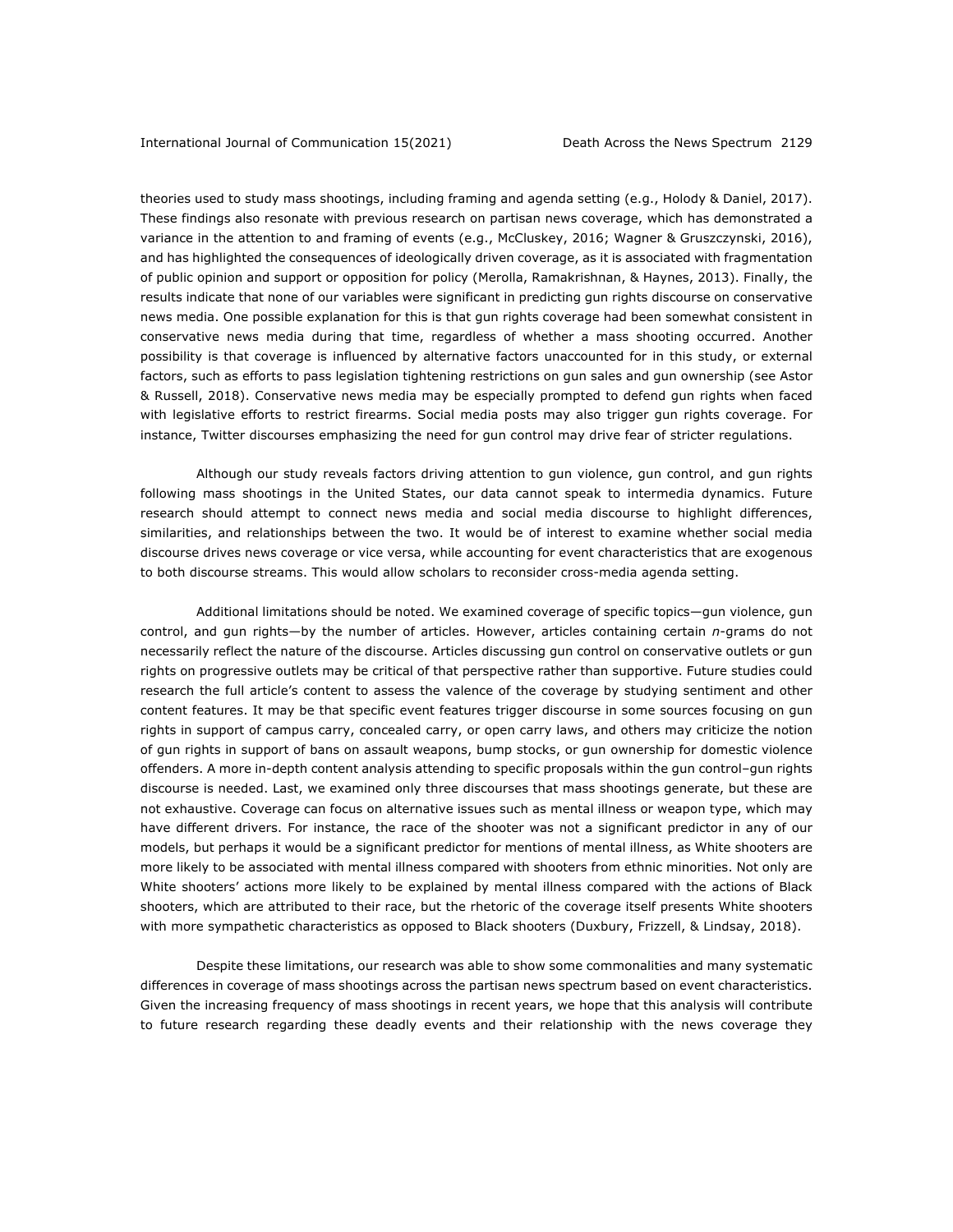generate concerning gun control and gun rights. Examining whether the relationships observed here are sustained as the events grew in commonality and magnitude demands research attention. The recent study by Silva and Capellan (2019) took this important step and examined coverage of mass shootings over five decades, although their study examined articles published only in *The New York Times*. As our study and others have found, the ideological leaning of a news outlet can help explain the variance in coverage of an event. Future studies would benefit from replicating this process by gathering data from multiple news outlets for longer periods, thus addressing additional variations in coverage across the ideological news spectrum. Our findings are a testimony to the need and opportunity to further explore journalistic practices and reexamine news values to gain a deeper understanding of the manner in which sociopolitical values and aspects of race continue to influence editorial choices within the news industry.

#### **References**

- Astor, M., & Russell, K. (2018). After Parkland, a new surge in state gun control laws. *The New York Times*. Retrieved from https://nyti.ms/3qVJeT3
- Baum, M. A. (2011). Red state, blue state, flu state: Media self-selection and partisan gaps in swine flu vaccinations. *Journal of Health Politics, Policy and Law*, *36*(6), 1021–1059. doi:10.1215/03616878-1460569
- Baum, M. A., & Groeling, T. (2008). New media and the polarization of American political discourse. *Political Communication*, *25*(4), 345–365. doi:10.1080/10584600802426965
- Brownstein, H. H. (1991). The media and the construction of random drug violence. *Social Justice*, *18*(46), 85–103.
- Centers for Disease Control and Prevention. (2019). *Fatal injuries report 1999–2018*. Atlanta, GA: Author. Retrieved from https://webappa.cdc.gov/sasweb/ncipc/mortrate.html
- CNN. (2019). *Mass shootings in the U.S. fast facts*. Retrieved from https://www.cnn.com/2019/08/19/us/mass-shootings-fast-facts/index.html
- Dahmen, N. S., Abdenour, J., McIntyre, K., & Noga-Styron, K. E. (2018). Covering mass shootings: Journalists' perceptions of coverage and factors influencing attitudes. *Journalism Practice*, *12*(4), 456–476. doi:10.1080/17512786.2017.1326832
- Dixon, T. L., & Linz, D. (2000). Overrepresentation and underrepresentation of African Americans and Latinos as lawbreakers on television news. *Journal of Communication, 50*(2), 131–154. doi:10.1111/j.1460-2466.2000.tb02845.x
- Duwe, G. (2000). Body-count journalism: The presentation of mass murder in the news media. *Homicide Studies*, *4*(4), 364–399. doi:10.1177/1088767900004004004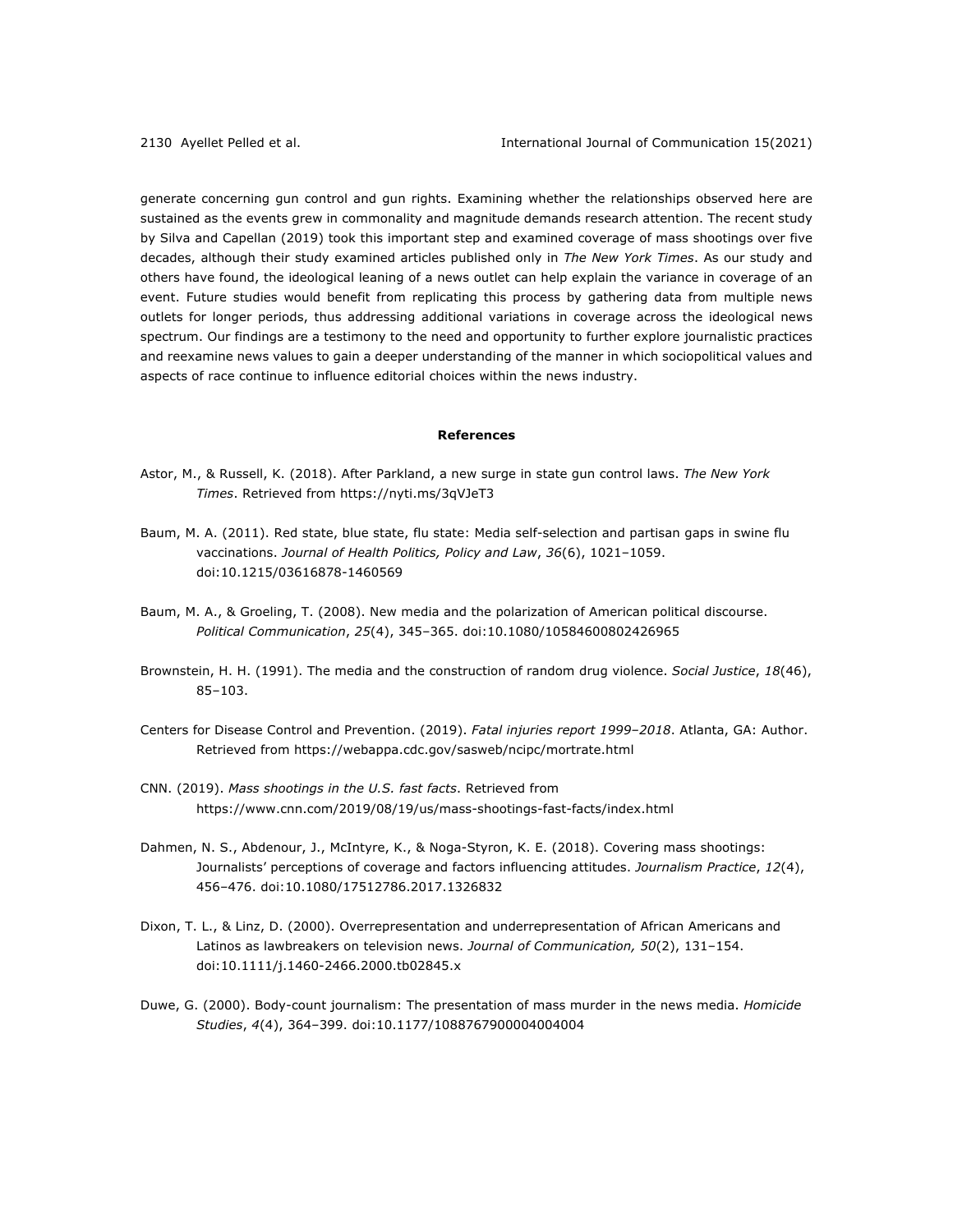- Duwe, G. (2017). The patterns and prevalence of mass public shootings in the United States, 1915–2013. In L. C. Wilson (Ed.), *The Wiley handbook of the psychology of mass shootings* (pp. 20–35). Malden, MA: Wiley. doi:10.1002/9781119048015
- Duxbury, S. W., Frizzell, L. C., & Lindsay, S. L. (2018). Mental illness, the media, and the moral politics of mass violence: The role of race in mass shootings coverage. *Journal of Research in Crime and Delinquency*, *55*(6), 766–797. doi:10.1177/0022427818787225
- Eliason-Nannini, J., & Sommerlad-Rogers, D. (2012). The social construction of serial murder victims: A multivariate level analysis. In D. L. Bissler & J. L. Conners (Eds.), *The harms of crime media: Essays on the perpetuation of racism, sexism and class stereotypes* (pp. 38–53). Jefferson, NC: McFarland.
- Faris, R., Roberts, H., Etling, B., Bourassa, N., Zuckerman, E., & Benkler, Y. (2017). *Partisanship, propaganda, and disinformation: Online media and the 2016 U.S. presidential election*. Cambridge, MA: Berkman Klein Center for Internet and Society Research. Retrieved from https://dash.harvard.edu/handle/1/33759251
- Galtung, J., & Ruge, M. H. (1965). The structure of foreign news: The presentation of the Congo, Cuba and Cyprus crises in four Norwegian newspapers. *Journal of Peace Research*, *2*(1), 64–90. doi:10.1177/002234336500200104
- Gekoski, A., Gray, J. M., & Adler, J. R. (2012). What makes a homicide newsworthy? UK national tabloid newspaper journalists tell all. *British Journal of Criminology*, *52*(6), 1212–1232. doi:10.1093/bjc/azs047
- Gilpin, D. R. (2019). NRA media and Second Amendment identity politics. In A. Nadler & A. J. Bauer (Eds.), *News on the right: Studying conservative news cultures* (pp. 84–105). New York, NY: Oxford University Press.
- Goetting, A. (1995). *Homicide in families and other special population*s. New York, NY: Springer.
- Groeling, T. (2013). Media bias by the numbers: Challenges and opportunities in the empirical study of partisan news. *Annual Review of Political Science*, *16*, 129–151. doi:10.1146/040811-115123
- Gruenewald, J., Pizarro, J., & Chermak, S. M. (2009). Race, gender, and the newsworthiness of homicide incidents. *Journal of Criminal Justice*, *37*(3), 262–272. doi:10.1016/j.jcrimjus.2009.04.006
- Gun Violence Archive. (2019). *Summary ledgers*. Retrieved from https://www.gunviolencearchive.org/past-tolls
- Harcup, T., & O'Neill, D. (2001). What is news? News values revisited. *Journalism Studies*, *2*(2), 261–280. doi:10.1080/14616700118449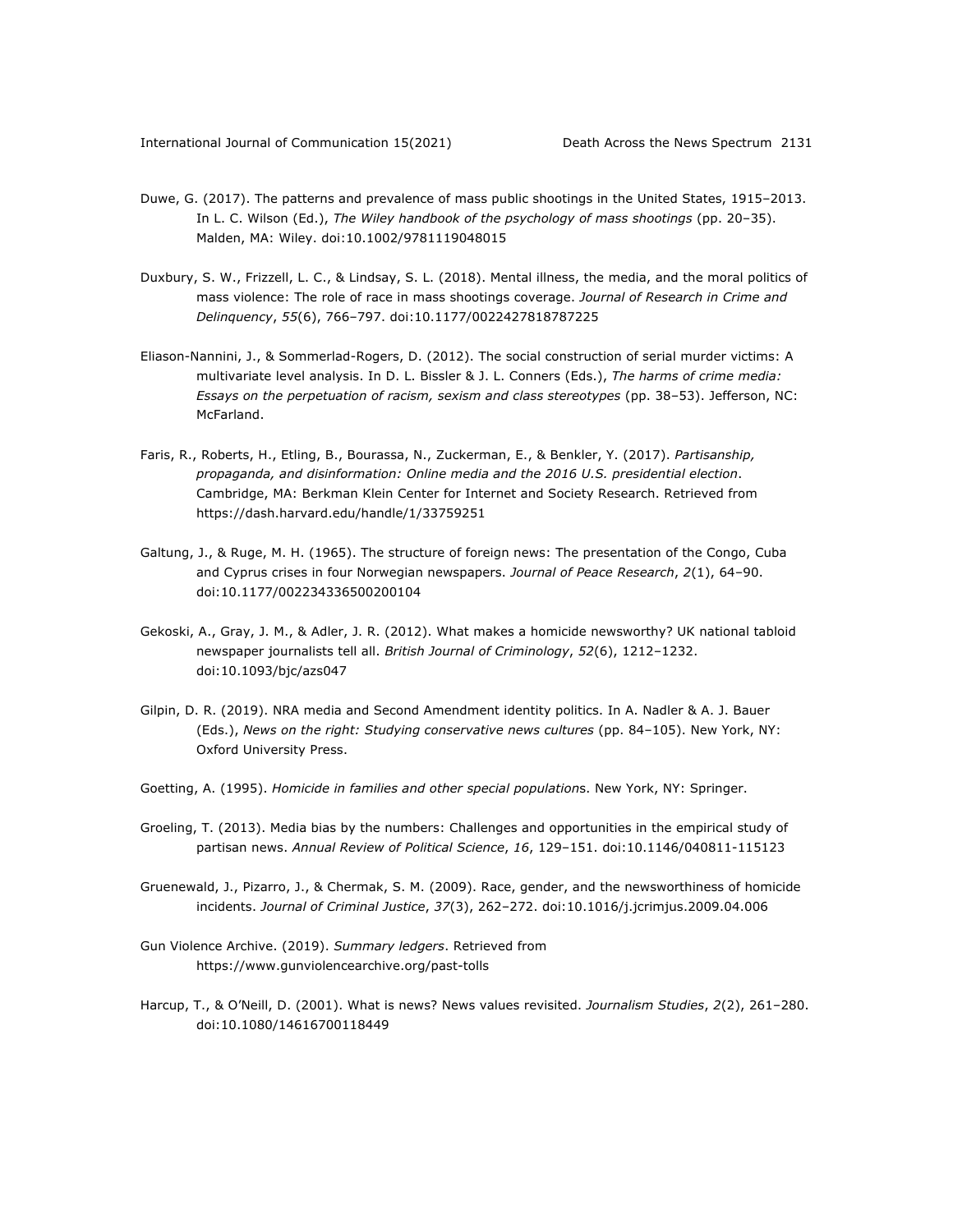- Harcup, T., & O'Neill, D. (2017). What is news? News values revisited (again). *Journalism Studies*, *18*(12), 1470–1488. doi:10.1080/1461670X.2016.1150193
- Harris, A. (2018). The media's week-long attention span for a mass shooting. *The Atlantic*. Retrieved from https://www.theatlantic.com/education/archive/2018/11/how-long-does-media-cover-massshootings/575926/
- Haselmayer, M., Wagner, M., & Meyer, T. M. (2017). Partisan bias in message selection: Media gatekeeping of party press releases. *Political Communication*, *34*(3), 367–384. doi:10.1080/10584609.2016.1265619
- Holody, K. J., & Daniel, E. S. (2017). Attributes and frames of the Aurora shootings: National and local news coverage differences. *Journalism Practice*, *11*(1), 80–100. doi:0.1080/17512786.2015.1121786
- Howard, J. (2018). Gun deaths in U.S. reach highest level in nearly 40 years, CDC data reveal. *CNN Health*. Retrieved from https://cnn.it/3s0Ms97
- Iyengar, S., & Hahn, K. S. (2009). Red media, blue media: Evidence of ideological selectivity in media use. *Journal of Communication*, *59*(1), 19–39. doi:10.1111/j.1460-2466.2008.01402.x
- Jenkins, H., & Carpentier, N. (2013). Theorizing participatory intensities: A conversation about participation and politics. *Convergence*, *19*(3), 265–286. doi:10.1177/1354856513482090
- Karp, A. (2018). *Estimating global civilian-held firearms—Briefing paper*. Geneva, Switzerland: Small Arms Survey. Retrieved from http://www.smallarmssurvey.org/fileadmin/docs/T-Briefing-Papers/SAS-BP-Civilian-Firearms-Numbers.pdf
- Krouse, W. J., & Richardson, D. J. (2015). *Mass murder with firearms: Incidents and victims, 1999*–*2013*. Washington, D.C.: Library of Congress. Retrieved from https://fas.org/sgp/crs/misc/R44126.pdf
- Lankford, A. (2016). Public mass shooters and firearms: A cross-national study of 171 countries. *Violence and Victims*, *31*(2), 187–199.
- Lee, N. J., McLeod, D. M., & Shah, D. V. (2008). Framing policy debates: Issue dualism, journalistic frames, and opinions on controversial policy issues. *Communication Research*, *35*(5), 695–718. doi:10.1177/0093650208321792
- Levendusky, M., & Malhotra, N. (2016). Does media coverage of partisan polarization affect political attitudes? *Political Communication*, *33*(2), 283–301. doi:10.1080/10584609.2015.1038455
- Liebler, C. M. (2004). Tales told in two cities: When missing girls are(n't) news. In D. Heider (Ed.), *Class and news* (pp. 199–212). Lanham, MD: Rowman & Littlefield.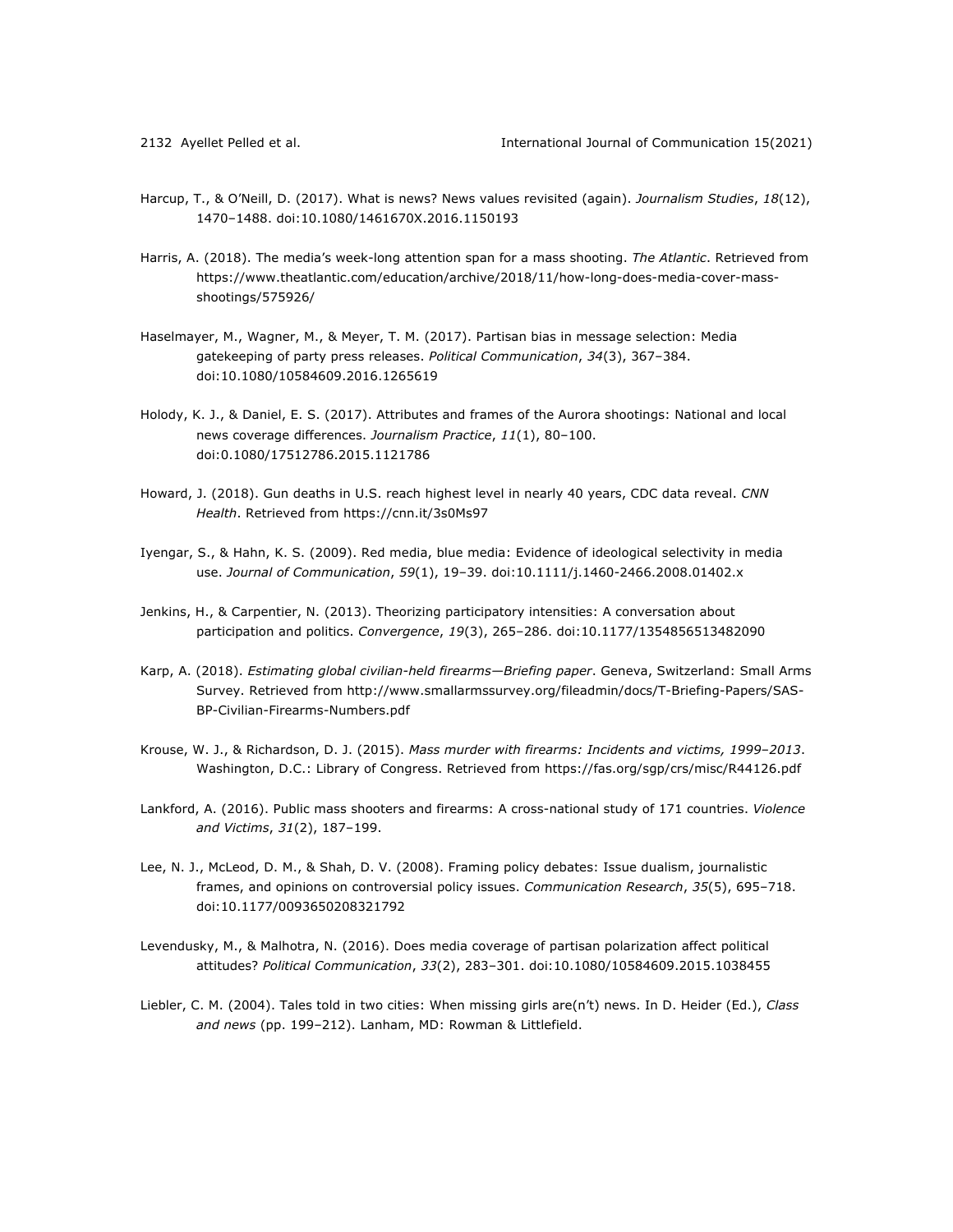- Maier, S. R. (2019). News coverage of human rights: Investigating determinants of media attention. *Journalism*. https://doi.org/10.1177/1464884919832722
- Marczak, L., O'Rourke, K., Shepard, D., & Leach-Kemon, K. (2016). Firearm deaths in the United States and globally, 1990–2015. *Journal of the American Medical Association*, *316*(22), 2347. doi:10.1001/jama.2016.16676
- McCluskey, M. (2016). *News framing of school shootings: Journalism and American social problems*. Lanham, MD: Lexington.
- McGinty, E. E., Webster, D. W., Jarlenski, M., & Barry, C. L. (2014). News media framing of serious mental illness and gun violence in the United States, 1997–2012. *American Journal of Public Health*, 104(3), 406–413. doi:10.2105/AJPH.2013.301557
- Merolla, J., Ramakrishnan, S. K., & Haynes, C. (2013). "Illegal," "undocumented," or "unauthorized": Equivalency frames, issue frames, and public opinion on immigration. *Perspectives on Politics, 11*(3), 789–807. doi:10.1017/S1537592713002077
- Muschert, G. W., & Carr, D. (2006). Media salience and frame changing across events: Coverage of nine school shootings, 1997–2001. *Journalism & Mass Communication Quarterly*, *83*(4), 747–766. doi:10.1177/107769900608300402
- Muschert, G. W., & Janssen, L. (2012). Deciphering rampage: Assigning blame to youth offenders in news coverage of school shootings. *Studies in Media and Communications*, *7*(2), 181–200. doi:10.1108/S2050-2060(2012)0000007013
- Naghavi, M., Marczak, L. B., Kutz, M., Shackelford, K. A., Arora, M., Miller-Petrie, M., & Alghnam, S. A. (2018). Global mortality from firearms, 1990–2016. *Journal of the American Medical Association*, *320*(8), 792–814. doi:10.1001/jama.2018.10060
- Neely, C. L. (2015). *You're dead—So what? Media, police, and the invisibility of Black women as victims of homicide*. East Lansing: Michigan State University Press.
- Paulsen, D. J. (2003). Murder in black and white: The newspaper coverage of homicide in Houston. *Homicide Studies, 7*(3), 289–317. doi:10.1177/1088767903253707
- Porfiri, M., Sattanapalle, R. R., Nakayama, S., Macinko, J., & Sipahi, R. (2019). Media coverage and firearm acquisition in the aftermath of a mass shooting. *Nature Human Behaviour*, *3*(9), 913– 921. doi:10.1038/s41562-019-0636-0
- Pritchard, D., & Hughes, K. D. (1997). Patterns of deviance in crime news. *Journal of Communication, 47*(3), 49–67. doi:10.1111/j.1460-2466.1997.tb02716.x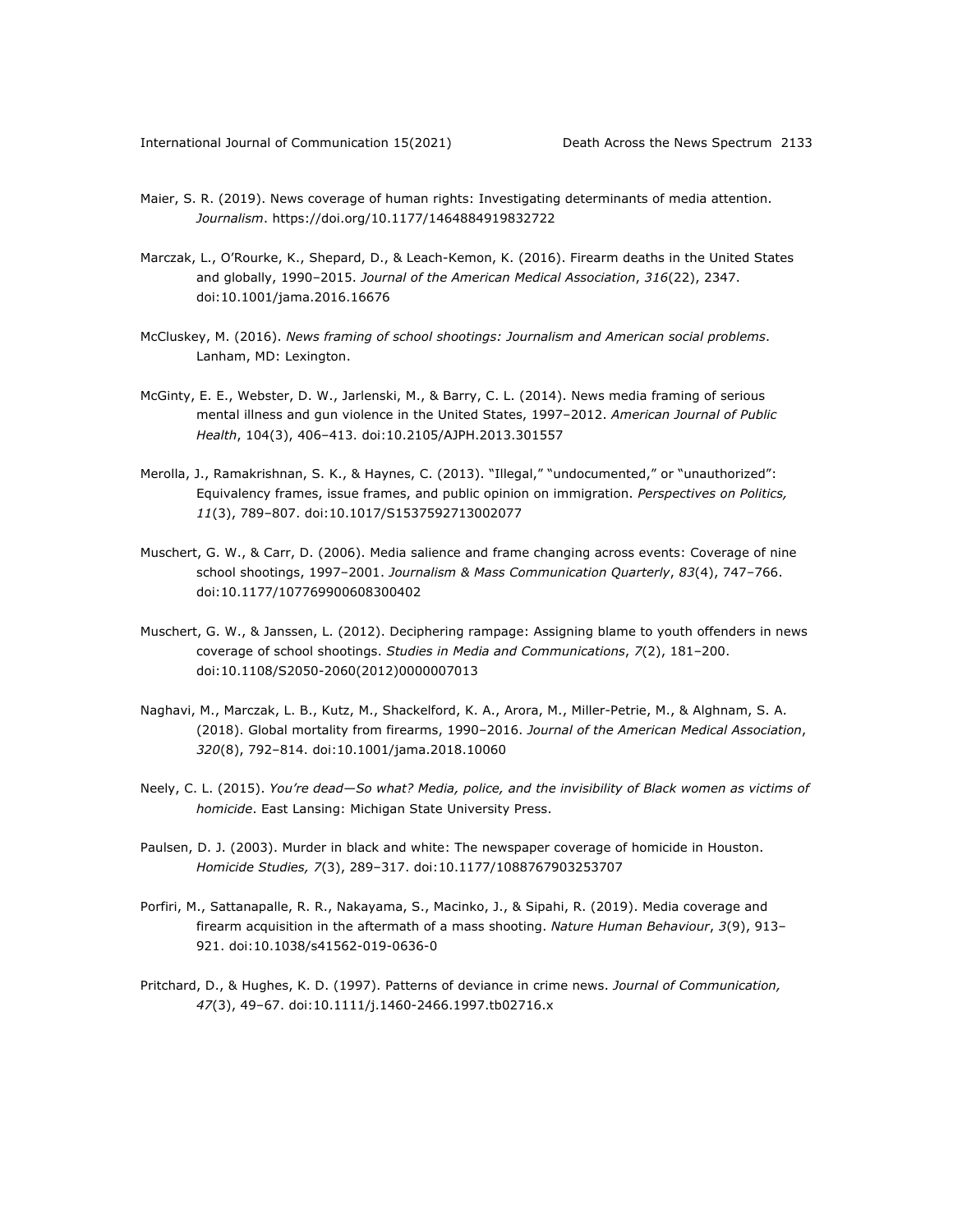- Schildkraut, J., Elsass, H. J., & Meredith, K. (2018). Mass shootings and the media: Why all events are not created equal. *Journal of Crime and Justice*, *41*(3), 223–243. doi:10.1080/0735648X.2017.1284689
- Schildkraut, J., & Muschert, G. W. (2014). Media salience and the framing of mass murder in schools: A comparison of the Columbine and Sandy Hook massacres. *Homicide Studies*, *18*(1), 23–43. doi:10.1177/1088767913511458
- Schnell, K. C. F. (2001). Assessing the democratic debate: How the news media frame elite policy discourse. *Political Communication*, *18*(2), 183–213. doi:10.1080/105846001750322970
- Sexton, J. (2008). *Amalgamation schemes: Antiblackness and the critique of multiracialism*. Minneapolis: University of Minnesota Press.
- Shah, D. V., McLeod, D. M., Rojas, H., Cho, J., Wagner, M. W., & Friedland, L. A. (2017). Revising the communication mediation model for a new political communication ecology. *Human Communication Research*, *43*(4), 491–504. doi:10.1111/hcre.12115
- Shoemaker, P. J., & Reese, S. D. (2013). *Mediating the message in the 21st century: A media sociology perspective* (3rd ed.). New York, NY: Routledge.
- Silva, J. R., & Capellan, J. A. (2019). The media's coverage of mass public shootings in America: Fifty years of newsworthiness. *International Journal of Comparative and Applied Criminal Justice*, *43*(1), 77–97. doi:10.1080/01924036.2018.1437458
- Smiley, C., & Fakunle, D. (2016). From "brute" to "thug": The demonization and criminalization of unarmed Black male victims in America. *Journal of Human Behavior in the Social Environment*, *26*(3–4), 350–366. doi:10.1080/10911359.2015.1129256
- Sommers, S. R., Apfelbaum, E. P., Dukes, K. N., Toosi, N., & Wang, E. J. (2006). Race and media coverage of Hurricane Katrina: Analysis, implications, and future research questions. *Analyses of Social Issues and Public Policy*, *6*(1), 39–55. doi:10.1111/j.1530-2415.2006.00103.x
- Sorenson, S. B., Manz, J. G. P., & Berk, R. A. (1998). News media coverage and the epidemiology of homicide. *American Journal of Public Health*, *88*(10), 1510–1514. doi:10.2105/AJPH.88.10.1510
- Stroud, N. J. (2011). *Niche news: The politics of news choice.* New York, NY: Oxford University Press.
- Wagner, M. W., & Gruszczynski, M. (2016). When framing matters: How partisan and journalistic frames affect individual opinions and party identification. *Journalism & Communication Monographs*, *18*(1), 5–48. doi:10.1177/1522637915623965